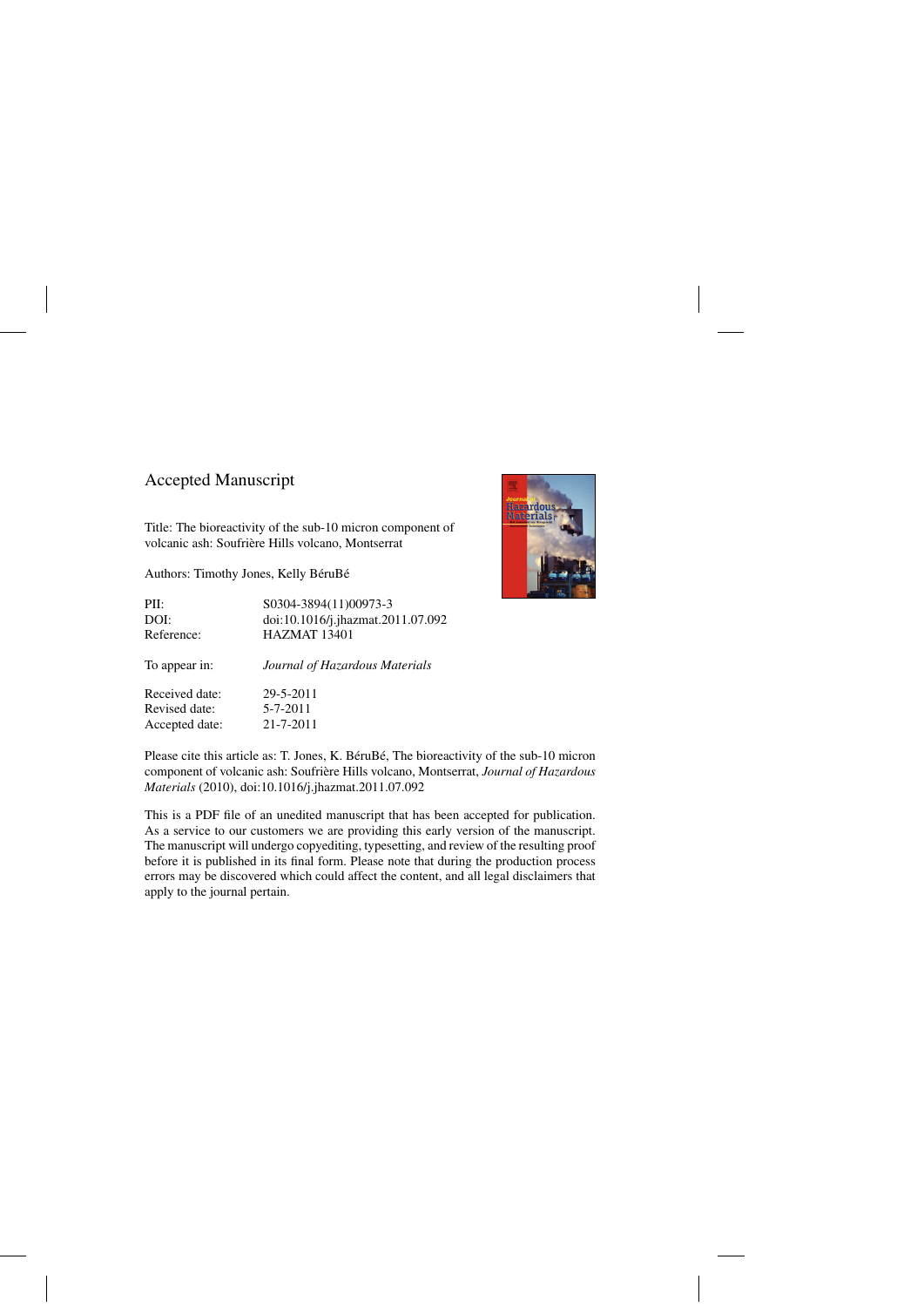The bioreactivity of the sub-10 micron component of volcanic ash: Soufrière Hills volcano, Montserrat.

**Timothy Jonesa**<sup>1</sup> **\***, **Kelly BéruBé<sup>b</sup>**<sup>1</sup>

<sup>a</sup> School of Earth and Ocean Sciences, Cardiff University, Wales, UK, CF10 3YE

**b** School of Biosciences, Cardiff University, Wales, UK, CF10 3US

\* Corresponding author tel +44(0)2920 874924 fax +44(0)2920 874326 jonestp@cf.ac.uk

<sup>1</sup> These authors contributed equally to this work.

### **ABSTRACT**

mothy Jones<sup>n1</sup>\*, Kelly BéruBé<sup>bi</sup><br>
echool of Earth and Ocean Sciences, Cardiff University, Wales, UK, CF10 3YE<br>
chool of Bioscicnces, Cardiff University, Wales, UK, CF10 3VE<br>
corresponding author tel +44(0)2920 874924 fix With the recent eruption of the Icelandic volcano Eyafallajökull and resulting ash cloud over much of Europe there was considerable concern about possible respiratory hazards. Volcanic ash can contain minerals that are known human respiratory health hazards such as cristobalite. Short-term ash exposures can cause skin sores, respiratory and ocular irritations and exacerbation of pre-existing lung conditions such as asthma. Long-term occupational level exposures to crystalline silicon dioxide can cause lung inflammation, oedema, fibrosis and cancer. The potential health effects would be dependent on factors including mineralogy, surface chemistry, size, and levels and duration of exposure. Bulk ash from the Soufrière Hills volcano was sourced and inhalable  $\langle 2.5 \mu m \rangle$  ash samples prepared and physicochemically characterised. The fine ash samples were tested for bioreactivity by SDS-PAGE which determined the strength of binding between mineral grains and lung proteins. Selected proteins bound tightly to cristobalite, and bound loosely to other ash components. A positive correlation was seen between the amount of  $SiO<sub>2</sub>$  in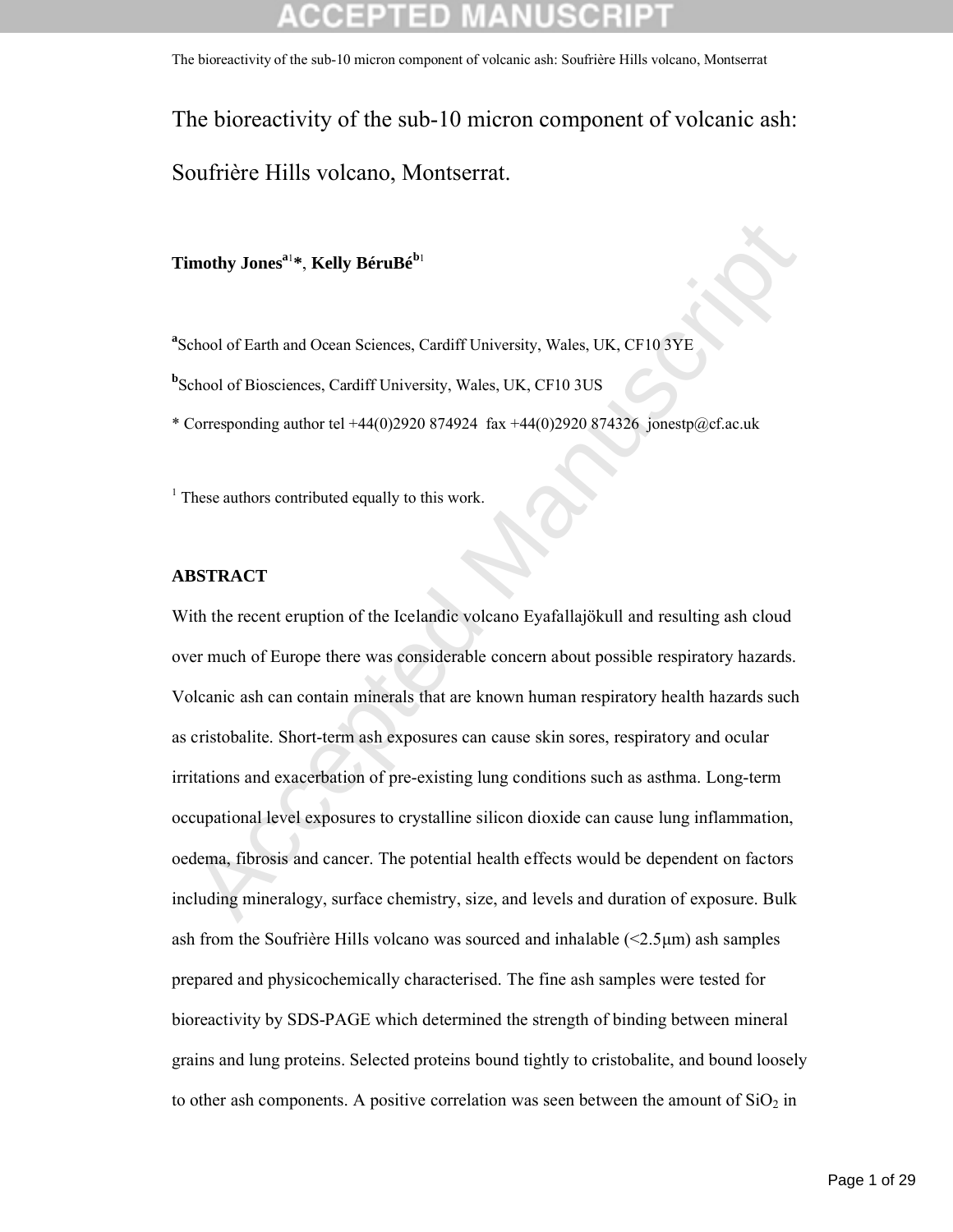the sample and the strength of the binding. The strength of binding is a function of the mineral's bioreactivity, and therefore, a potential geo-biomarker of respiratory risk.

Keywords: Soufrière Hills, volcano, ash, cristobalite, bioreactivity, lung proteins

### **1. Introduction**

by exports: Soufrière Hills, volcano, ash, cristobalite, bioreactivity, lung proteins<br> **Coduction**<br>
When we are threatened with potential respiratory hazards, such as airborne fine<br>
inc inc wh, a health risk assessment nee When we are threatened with potential respiratory hazards, such as airborne fine volcanic ash, a health risk assessment needs to be undertaken immediately, so that action can be taken and the risk minimised. The fast options available are a geological (usually mineralogical) analysis of the dust and making comparisons with similar dusts, or chemobiological screening assays (Figure 1). These rapid assays are based on chemical, biological components or cell reactions. Each of these screening assays have their advantages and disadvantages, however, different assays can give quite different results for the same dusts; which is problematic for any meaningful risk assessment. Different assays target different potential causes of adverse health effects, such as generation of Reactive Oxygen Species (ROS), bioreactive particle surfaces, and leachable (e.g. toxic metals) components. In addition to the leachable transition metals, concerns have also been raised about interactions between water-soluble components on particle surfaces and bronchoalveolar fluids [1], with elements such as yttrium and the lanthanides crystallising as phosphates in the interstitial lung spaces. In extreme occupational exposures this can result in dendriform pulmonary ossification forming in the lung [2]. Trace element values for the Montserrat volcanic ash is given in BéruBé et al. [3]. The main concerns with volcanic ash are minerals with bioreactive surfaces, although there are minor concerns about iron levels in some ashes.

The Soufrière Hills volcano is an active stratovolcano found on the Lesser Antilles island of Montserrat. The volcano has been erupting since July 1995 and continues to be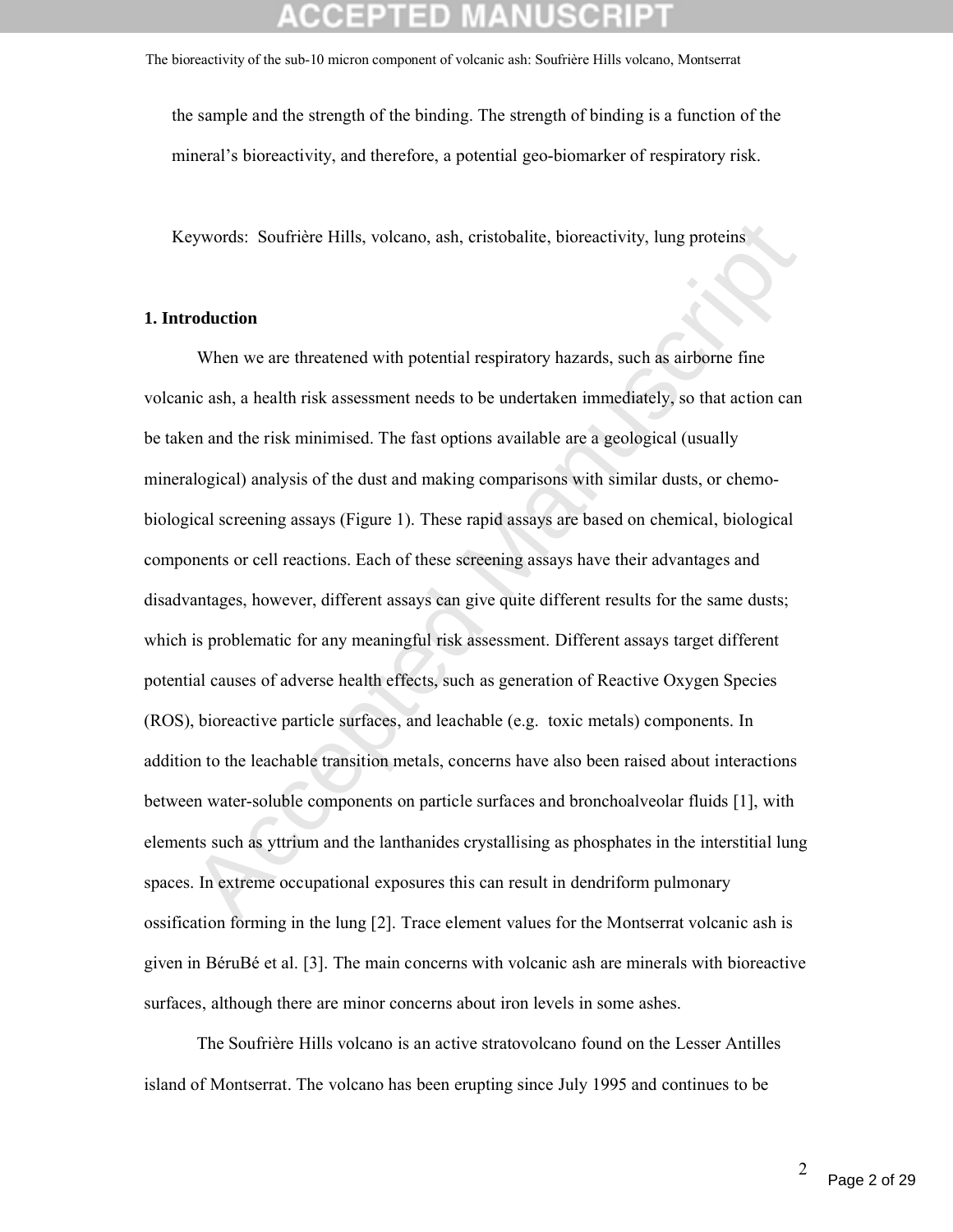lic dome lava is predominantly a porphyritic andesite [4] and consists of approximately<br>S wt% phenocrysts ( $>300 \mu m$ ), 15 - 20 wt% microphenocrysts ( $300 - 100 \mu m$ ) and  $20 - 8$  microlites ( $< 100 \mu m$ ) and a residual high s active today [4, 5, 6]. Due to its continued eruptive state it is important to determine the longterm health risks of the volcanic ash [7]. The volcanic activity includes ash and steam venting, occasional pyroclastic flows and explosive phreatic eruptions [8, 9, 10]. The Soufrière Hills volcanic dome lava is predominantly a porphyritic andesite [4] and consists of approximately 45 - 55 wt% phenocrysts (>300μm), 15 - 20 wt% microphenocrysts (300 – 100μm) and 20 – 30 wt% microlites (<100 $\mu$ m) and a residual high silica rhyolite glass (76 – 79% SiO<sub>2</sub>) [11]. The phenocrysts predominantly comprise of plagioclase, hornblende, orthopyroxene, titanomagnetite and minor quartz, whereas the microphenocrysts comprise clinopyroxenes, apatite and ilmenite [12]. Recent research suggests that gas-charged magma injection could act as a trigger for dome collapse [13]. The crystalline  $SiO<sub>2</sub>$  in the ash includes cristobalite, the high-temperature low-pressure polymorph, and is thought to be the most bioreactive  $SiO<sub>2</sub>$ strain as it is most likely to produce surface radicals [14]. When particulate material (PM) 10μm or less in diameter (i.e. PM10), is erupted or remobilised into the atmosphere by natural or anthropogenic disturbance (such as clean-up operations after eruptions), it can be inhaled and lodge into the upper (nose and mouth), lower (thoracic cavity) or distal (alveolar region) respiratory tracts (RT; Figure 2). Coarse particles (2.5 to 10μm) are only able to penetrate into the extra-thoracic region of the upper RT. Finer particles (2.5 to  $1\mu$ m), readily translocate into the lower RT, whereas ultrafine particles  $\ll 1 \mu m$  can penetrate even deeper into the lung, reaching the alveoli, where oxygen and carbon dioxide exchange [15].

In the human lung, the first line of defence against inhaled PM such as volcanic ash is the specialised epithelial surface of the conducting airways [16, 17]. This is coated in epithelial lining fluid (ELF) containing defence proteins (e.g. surfactants, mucous, antioxidants and anti-bacterial molecules). It is these molecules that either react against, or bind to, the surface of any foreign bodies [18]. The strength of the response of these chemicals can be seen as a measure of the bioreactivity of the respired particle [19].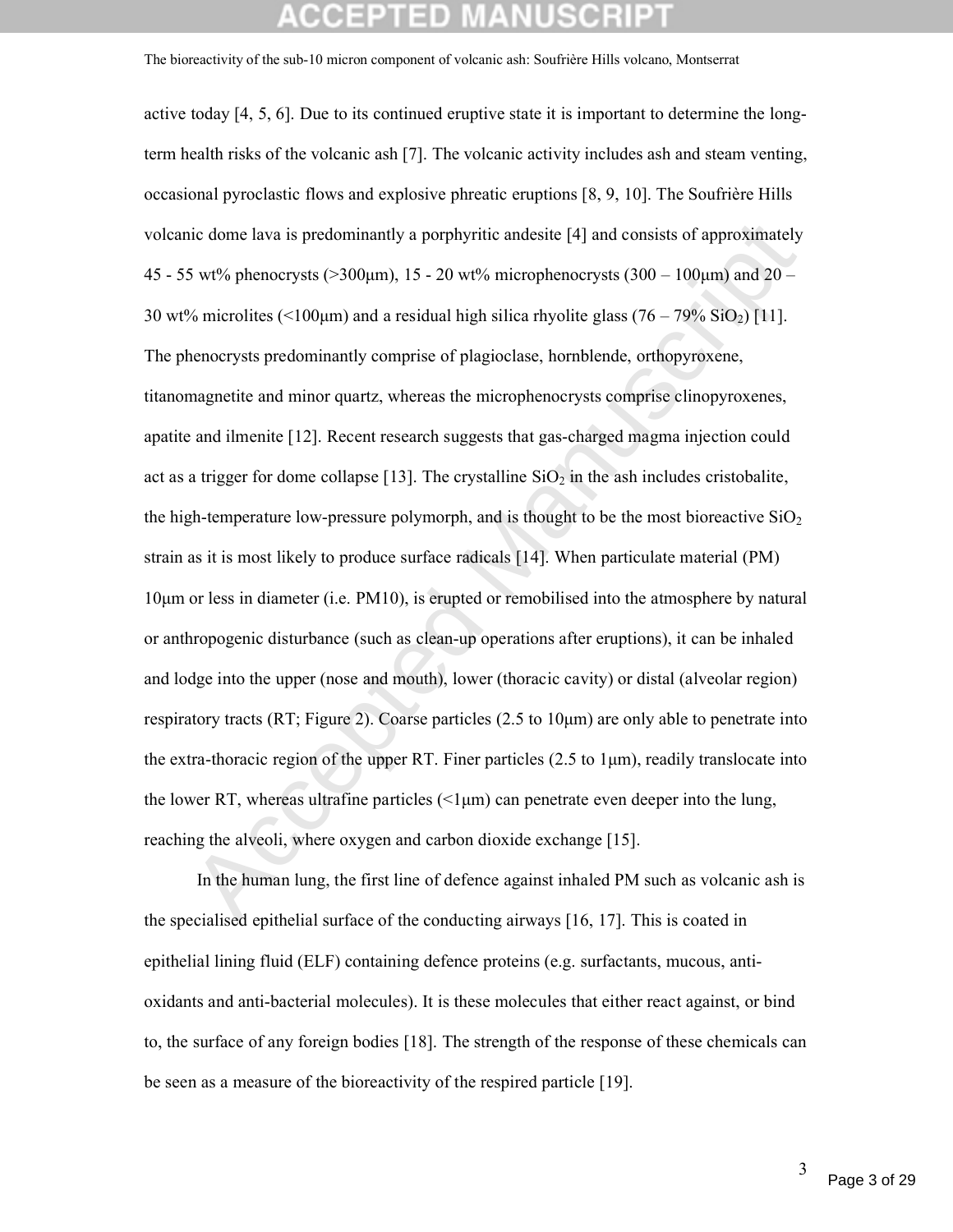In the lower RT, bronchial epithelial cells (e.g. ciliated cells) also have hair-like cilia, which beats a layer of mucus (adhesive glycoprotein secreted by goblet cells) that encapsulates the dust particles and carries them up the pharynx by the muco-ciliary escalator to be swallowed (Figure 2). In the distal RT (i.e. alveolar region) mobile cells called alveolar macrophages are the main defence against airborne particles (Figure 2) [17, 20]. These cells are responsible for the phagocytosis (ingestion) of micro-organisms and PM that has been inhaled.

wallowed (Figure 2). In the distal RT (i.e. alveolar region) mobile cells called alveolar<br>phages are the main defence against airborne particles (Figure 2) [17, 20]. These cells<br>ponsible for the phagocytosis (ingestion) of For PM that is highly-respirable and able to deposit into the distal lung region, the first visible damage response takes place at the alveolar surface with abnormal leakage of fluid into the alveolar gas spaces. Swelling (oedema), the first stage of inflammation, is caused by secretions from damaged cells and release of inflammatory mediators (e.g. cytokines and chemokines) into the alveolar air spaces. Inflammation may become chronic and this can lead to increased proliferation of epithelial cells (i.e. hyperplasia) and in the longer-term, pulmonary fibrosis or emphysema (i.e. COPD [Chronic Obstructive Pulmonary Disease] through metaplasia (i.e. abnormal transformation of columnar cells into squamous cells; squamous metaplasia) of the airway epithelia [21, 22, 23].

It has been established that crystalline silica is more harmful in the lung when the particles have 'fresh' surfaces created by fracturing, resulting in a charged surface [24]. Thus, the highly attritional and corrosive environment of an erupting eruption should in theory generate particles with reactive surfaces that would interact with the lung cells and fluids. The alveolar macrophages, which are involved in cleaning-up of the lung, perform phagocytosis and 'ingest' the ash particles. However, cristobalite is highly cytotoxic for the macrophages [21] and leads to the release of ROS causing hydroxyl ( $\cdot$ OH) and oxygen ( $\cdot$ O<sub>2</sub>) radicals to form. These radicals can damage DNA in the cells of the lung and cause mutations [22] The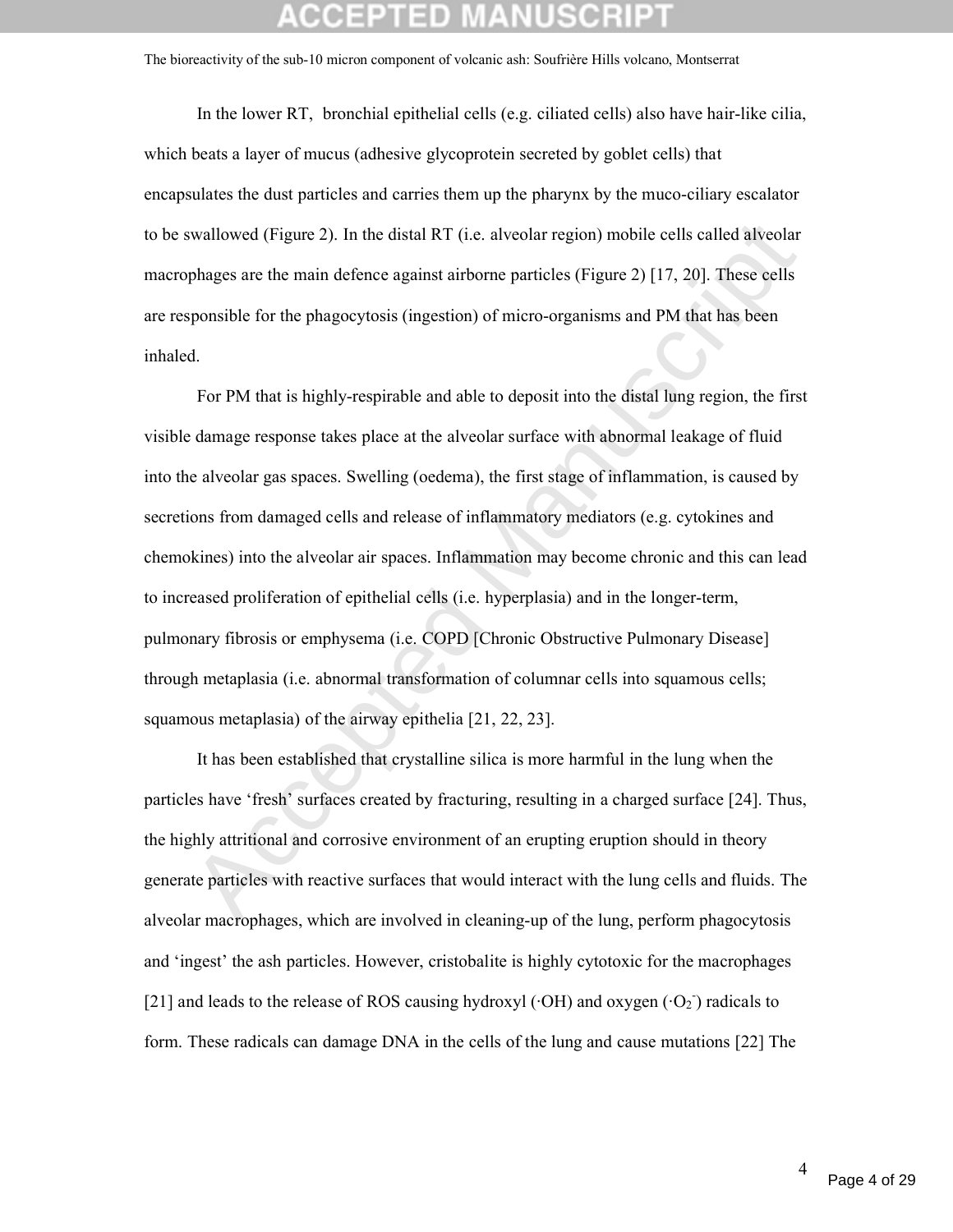potential for damage being caused to the lung is increased with prolonged exposures to the bioreactive components.

from volcanic ash have been seen in the inhabitants of Montserrat, and despite many<br>igations few studies have shown significant bioreactivity. Sang Hee and Richards [25]<br>that the volcanic ash produces inflammatory reaction Despite the recognised disease pathways, to date, few significant adverse health effects from volcanic ash have been seen in the inhabitants of Montserrat, and despite many investigations few studies have shown significant bioreactivity. Sang Hee and Richards [25] noted that the volcanic ash produces inflammatory reactions in lymph nodes at 13 weeks after instillation in rats, and lung inflammation is delayed until 49 weeks post-exposure. However, despite the cristobalite content there is no evidence of lung fibrogenic responses. This is generally mirrored in health studies of other volcanic ashes Worldwide, with the significant exception of Newnham et al. [26] whose epidemiological research on the Mt Ruapehu (NZ) eruption of 1996 suggested that the diffuse fine ash component could present a hazard even at large distances from the volcano. There is also the caveat that the eruption at Montserrat has continued for an unusually long period [6]; subjecting the locals to a long-term exposure to respirable ash, and this could have unknown adverse health effects. The conclusion from many researchers is the fortuitous situation that respired volcanic ash does not appear to be anywhere near as bioreactive as it should be based on the mineral components [3]; but we do not know why. The integration of results from geological analysis and bioreactivity assays is central if we are ever to properly understand the potential bioreactivity of volcanic ash; and achieving a genuine understanding of ash/lung interactions and human safety assessments (Figure 1).

### **2. Methods**

2.1 Geology methods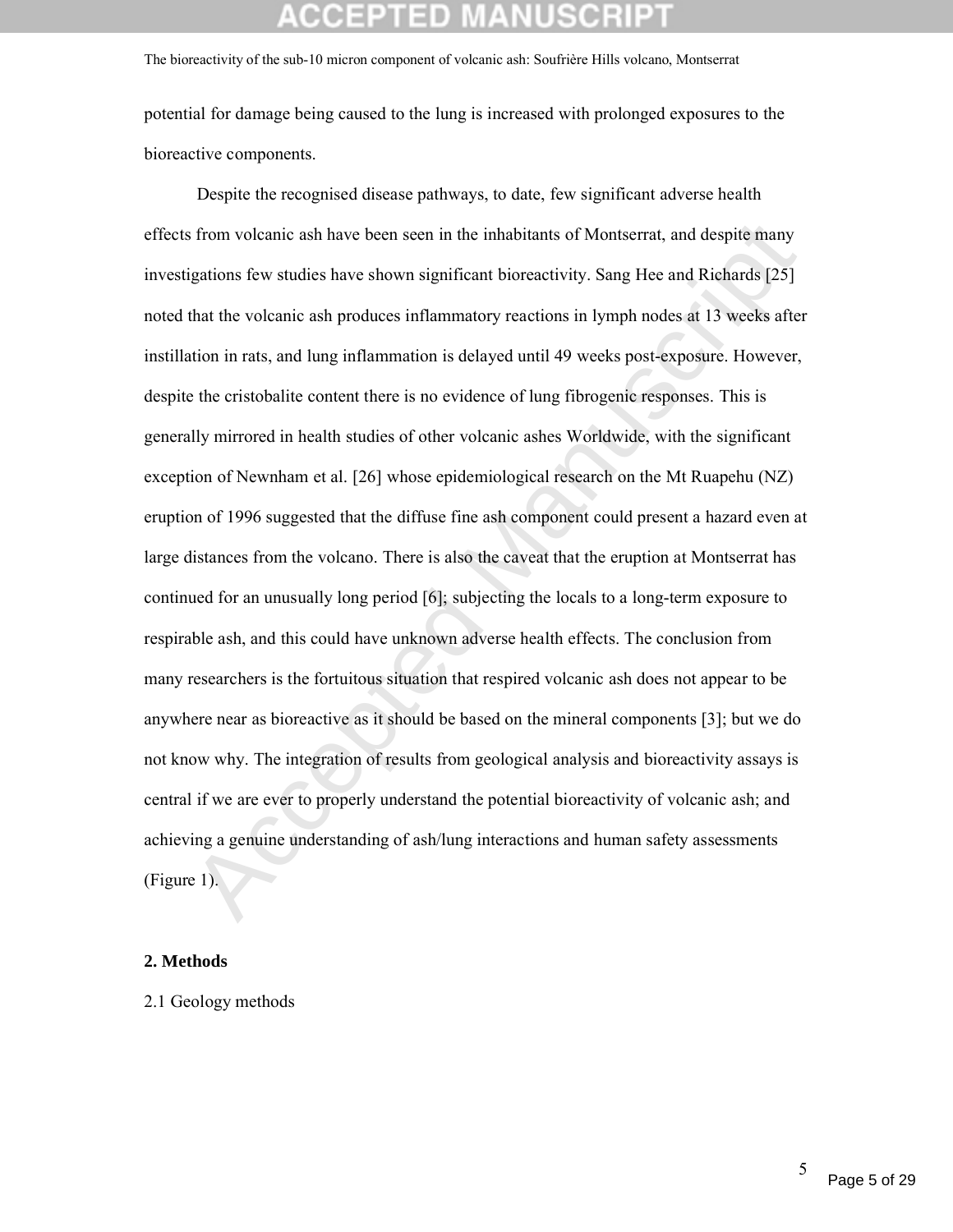eparation of the samples, as these could have altered the bioreactivity. Bulk volcanic ash<br>s were collected from Montserrat in 1998 at seven locations; Trants, Farm River<br>, Dyers Bridge, Tar River Valley, Lovers Lane, the Since it was not logistically practical to collect sufficient quantities of respirable airborne volcanic ash, methods were adopted that best reproduced the physicochemical characteristics of freshly erupted or re-suspended ash. Crushing or corrosive chemicals were not used during the preparation of the samples, as these could have altered the bioreactivity. Bulk volcanic ash samples were collected from Montserrat in 1998 at seven locations; Trants, Farm River Gorge, Dyers Bridge, Tar River Valley, Lovers Lane, the American Medical School and Olveston. The ash was collected by government scientists in response to the British Government concerns over adverse respiratory health effects, and was distributed to laboratories UK-wide; including Cardiff University. The locations chosen will have been selected on access and safety grounds. A comparison of the geochemistry of the different samples shows some moderate variation, and as such they are believed to be a representative selection of ash compositions. The bulk ash samples were collected off the ground, and therefore consisted of both non-respirable larger fragments and fine respirable dusts. The analytical work was done between 1999 and 2005, with the ash being stored in dry air-tight containers. The respirable constituents were separated from the coarse components by a dry re-suspension filtration system. This comprised a rotating horizontal drum with a baffle, able to process approximately 400g of sample [27]. The re-suspended dust was extracted from the drum by an air flow of five litres/minute; a rate calibrated to collected particles of 2.5 microns or less. The respirable dust was finally collected inside a Negretti PM10 Head [28] on a polycarbonate filter. This method avoids the need to use wet cyclones or sedimentation in water. Figure 3 shows two scanning electron micrographs of the separated respirable component. Virtually all the grains are less than 4 microns, with the vast majority less than 2.5 microns (Figure 3a). An analysis of grain shapes is given in BeruBe et al. [3], with the grains sub-angular to angular, with an aspect ratio of 1:1.7. There is no indication of fibrous habits (aspect ratios exceeding 1:3) in any of the grains. Figure 3b shows some larger grains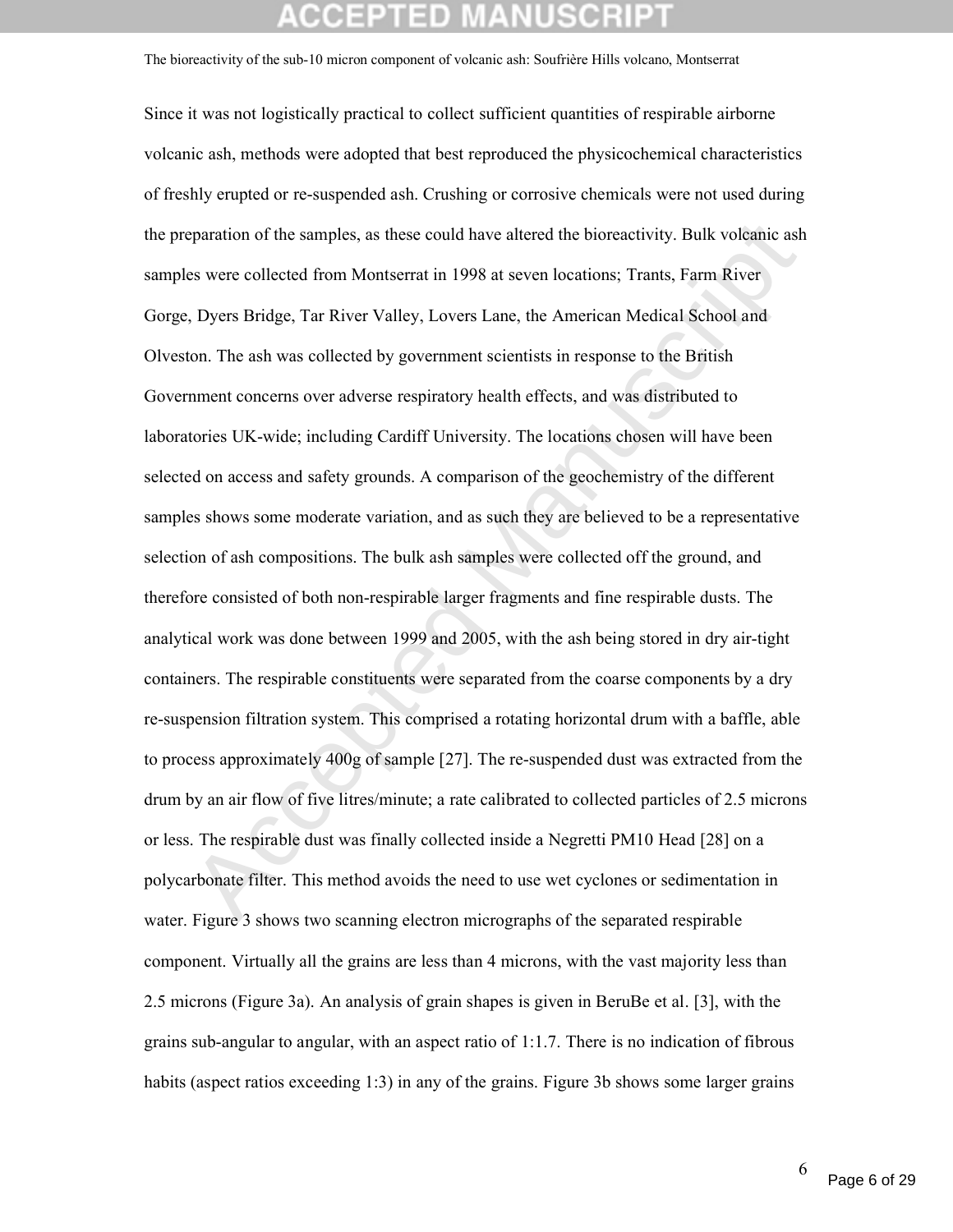of ash with much smaller volcanic nanoparticles [26] adhering to their surface. Nanoparticles are defined as being less than 100 nanometres, and are currently a major respiratory health concern [29]. The percentage of cristobalite in the samples was determined following the methods of Baxter et al. [4] using wet chemistry, electron probe microanalysis (EPMA) and X-ray diffraction. The values obtained for our samples and those of Baxter et al. [4] from the same location, American School, showed close agreement. A pure cristobalite sample was obtained from a glass manufacturer; the cristobalite forming in the splash zone around the glass furnace [30].

ds of Baxter et al. [4] using wet chemistry, electron probe microanalysis (EPMA) and<br>diffraction. The values obtained for our samples and those of Baxter et al. [4] from the<br>location, American School, showed close agreemen The bulk and respirable components of the samples were analysed for major and minor trace elements by Inductively Coupled Plasma-Optical Emission Spectrometry (ICP-OES). ICP-OES preparation involved a 900°C loss of ignition (LOI) procedure to release volatiles such as  $H_2O$  and  $CO_2$ . Solutions were prepared using a FLUXY fusion system and analysed for Si, Ti, Al, Fe, Mg, Mn, Ca, K, Na and P major elements as oxides and Ni, Cu, Co, Cr, Ba, Sr, Zr, Y, Sc, and V as minor elements using a JY Horiba ULTIMA2 ICP-OES. The system was calibrated against known reference materials JB1a, BHVO1-a and NIM-G and corrections for drift made using an internal spike of Rh. In this manuscript the sample collected at Olveston is used as the example for the bioreactivity assay. This sample was chosen following the geochemical analyses as it was determined that the mineral values were 'mid-range' and as such it could be considered to represent a 'typical' ash from the volcano.

### 2.2 Bioreactivity methods

The SDS-PAGE (sodium dodecyl sulfate – polyacrylamide gel electrophoresis) bioreactivity assay is based on the adsorptive capacity of specific mineral dusts to mixtures of organic macromolecules such as lung proteins. Initial research [19] concentrated on asbestos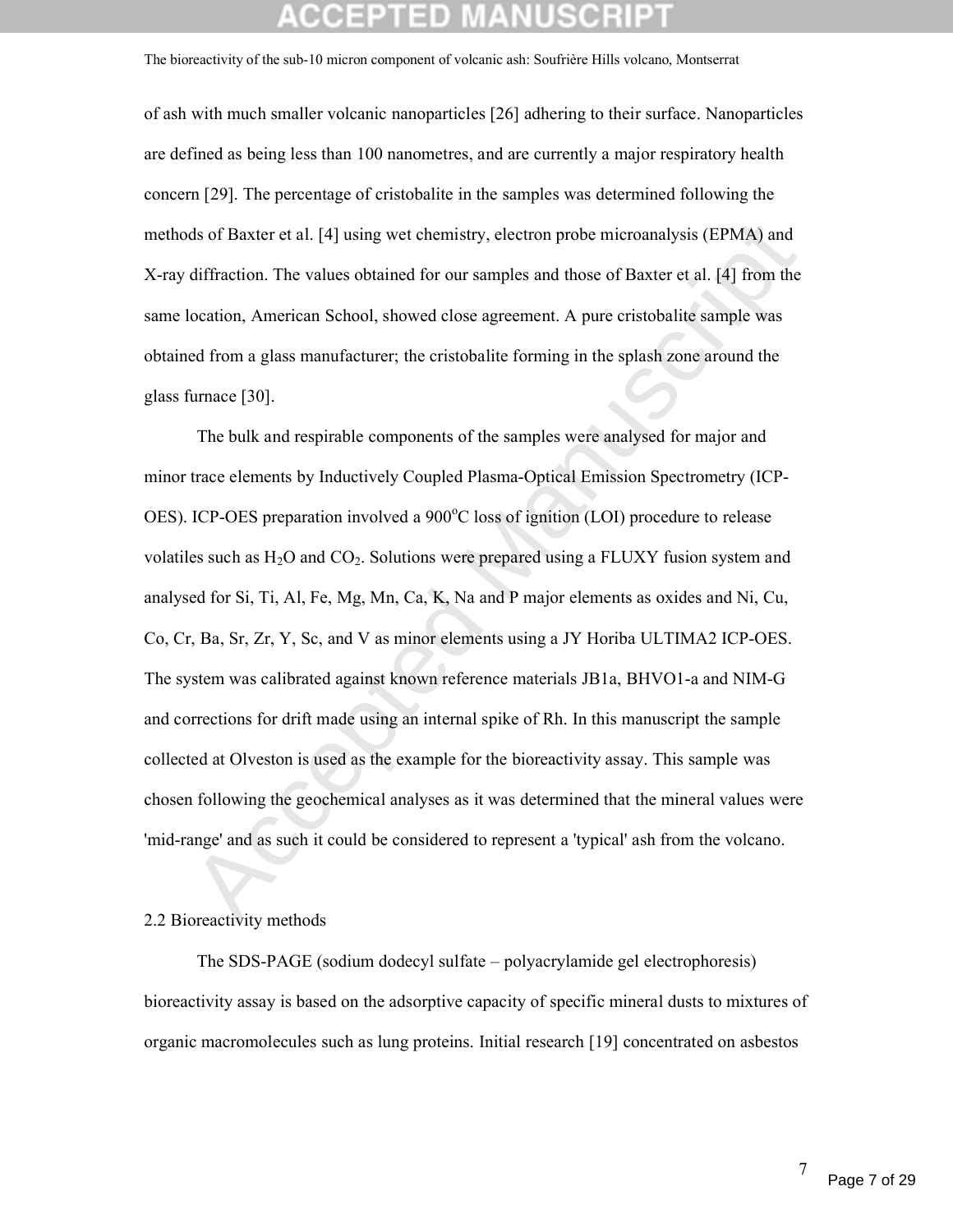dusts, and the 'strong' adsorption of serum protein to specific minerals was considered to be the most important physiologically.

mg out the lungs of healthy rats with sterile saline solution, according to the methods<br>susly described in BéruBé et al., [3]. Ten milligrams of each volcanic ash sample and the<br>ve control cristobalite were incubated for 2 Rat lung lavage fluid (BALF: Bronchio Alveolar Lung Fluid) was prepared by washing out the lungs of healthy rats with sterile saline solution, according to the methods previously described in BéruBé et al., [3]. Ten milligrams of each volcanic ash sample and the positive control cristobalite were incubated for 24hrs in 0.5ml of lavage fluid; the negative control was pure and particle-free BALF. The samples were then agitated for 30 minutes at room temperature, followed by centrifuging for 20 minutes at 1300g (4000rpm). The supernatant was discarded so no non-specific binding protein remained. The remaining pellet was re-suspended in 0.5ml of running buffer before the same agitation (30 minutes) and centrifuging at 1300g for 20 minutes. The supernatant from this stage was collected and labelled as a loosely-bound protein sample (i.e. L1, L2, L3). A further round of agitation (30) minutes) and centrifuging (20 minutes at 1300g) in 0.5ml of running buffer was carried out and the supernatant from this final stage was labelled as tightly-bound proteins (i.e. T1, T2, T3).

SDS-PAGE [19] was undertaken on all the loosely and tightly bound protein with ash and cristobalite samples and the lavage and marker proteins. Twenty microlitres of each sample was run alongside 20μl of a molecular weight marker that corresponded to the range of known proteins in rat BALF, and 20μl of the initial whole lavage to observe differences in protein content and molecular weight of bands resolved following gel electrophoresis. A Mighty Small, Hoefer Scientific Gel former with a Mighty Small SE245 Dual caster was used to form the gels and a Mighty Small SE250 Dual Gel Tank for electrophoresis. After electrophoresis the gels were stained with silver nitrate (Invitrogen, UK) to show the protein bands within the gel. This involved four stages of fixative enhancer, washing, staining and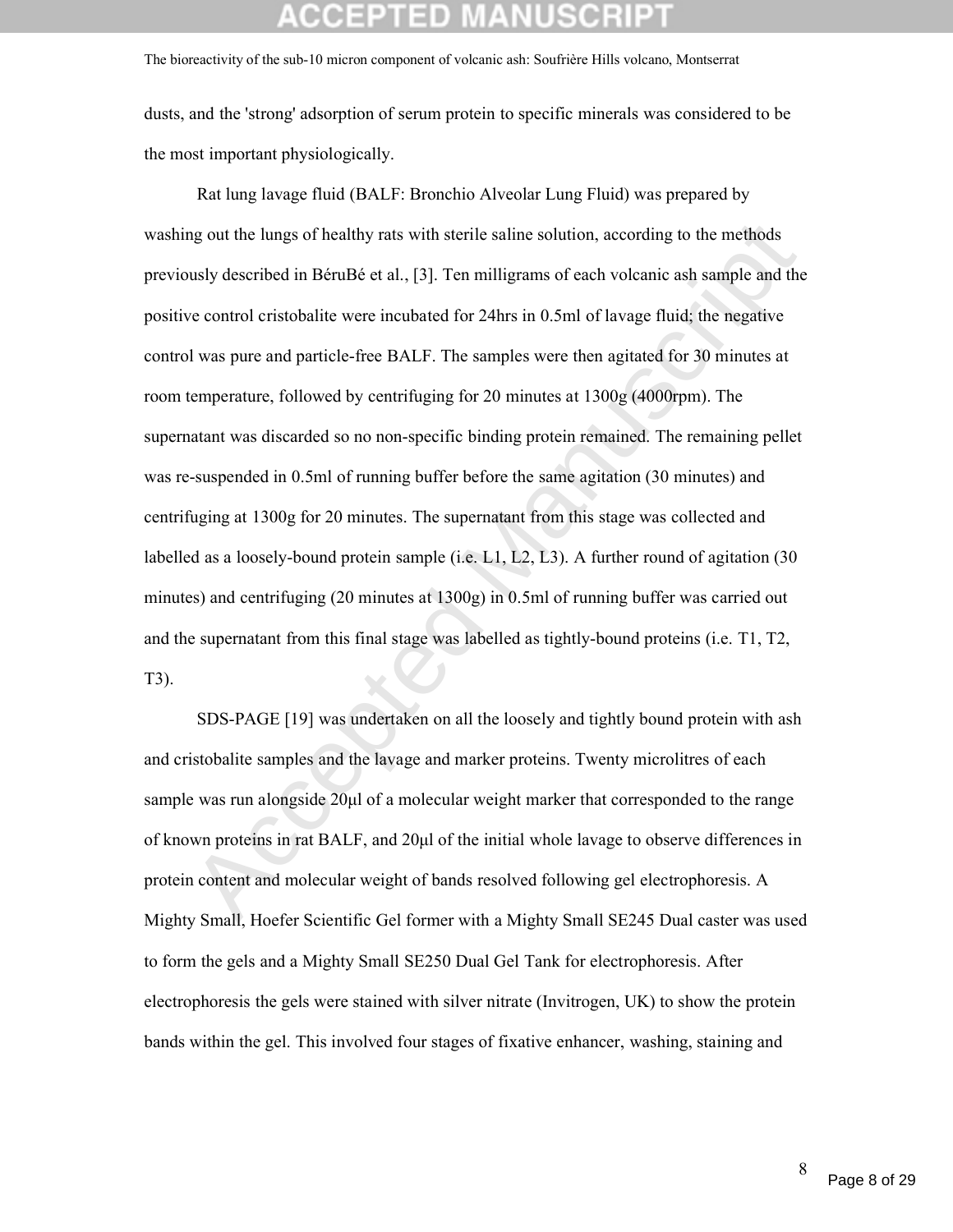stopping. The gels were imaged using an Amersham Image Scanner and the images saved as TIFF files for further analysis.

### **3. Results**

### 3.1 Geological results

**EXECUTE:**<br>
Sological results<br>
TP-OES results for the respirable component (Table 1) demonstrated that all samples<br>
naracteristic rhyolitic compositions with moderately high SiO<sub>2</sub> and Al<sub>2</sub>O<sub>3</sub>, with the<br>
tion of the Lov The ICP-OES results for the respirable component (Table 1) demonstrated that all samples had characteristic rhyolitic compositions with moderately high  $SiO<sub>2</sub>$  and  $Al<sub>2</sub>O<sub>3</sub>$ , with the exception of the Lovers Lane sample, which exhibited the lowest  $SiO<sub>2</sub>$  and  $K<sub>2</sub>O$  that was more indicative of an evolved andesitic source. The  $SiO<sub>2</sub>$  levels were comparable to the values of Baxter *et al.* [4] for PM <10<sub>µm</sub> explosion ash falls and pyroclastic flow samples. The data also determined that all the ash samples were depleted in  $A_2O_3$  and  $Fe_2O_3$  relative to the bulk ash results (Table 1). Cristobalite values ranged from 16.3% (Olveston; mixed ash) to 31.1% (Farm River Gorge; dome collapse ash). Generally, the dome collapse/pyroclastic flow material contained more cristobalite and higher levels of plagioclase than the mixed ash and pumice. Other minerals of note were the iron silicates, which have been thought to act as a catalyst and reactivity enhancer achieved through the Hyber-Weiss cycle [31].

### 3.2 Bioreactivity results

The results of the SDS-PAGE analysis are shown in Table 1; with two columns showing the numbers of loosely-bound and tightly-bound bands. The cristobalite positive control was run with every ash sample. An example of one of the gels, for the ash collected at Olveston, is shown in Figure 4a, with a graphic interpretation in Figure 4b. The first column (M) shows the controls' protein marker weights in kDa. The BALF sample (B), without volcanic ash, and therefore the bioreactivity negative control, produced 18 protein bands. The cristobalite sample, the bioreactivity positive control, generated 4 loosely-bound  $(L_{cr})$  bands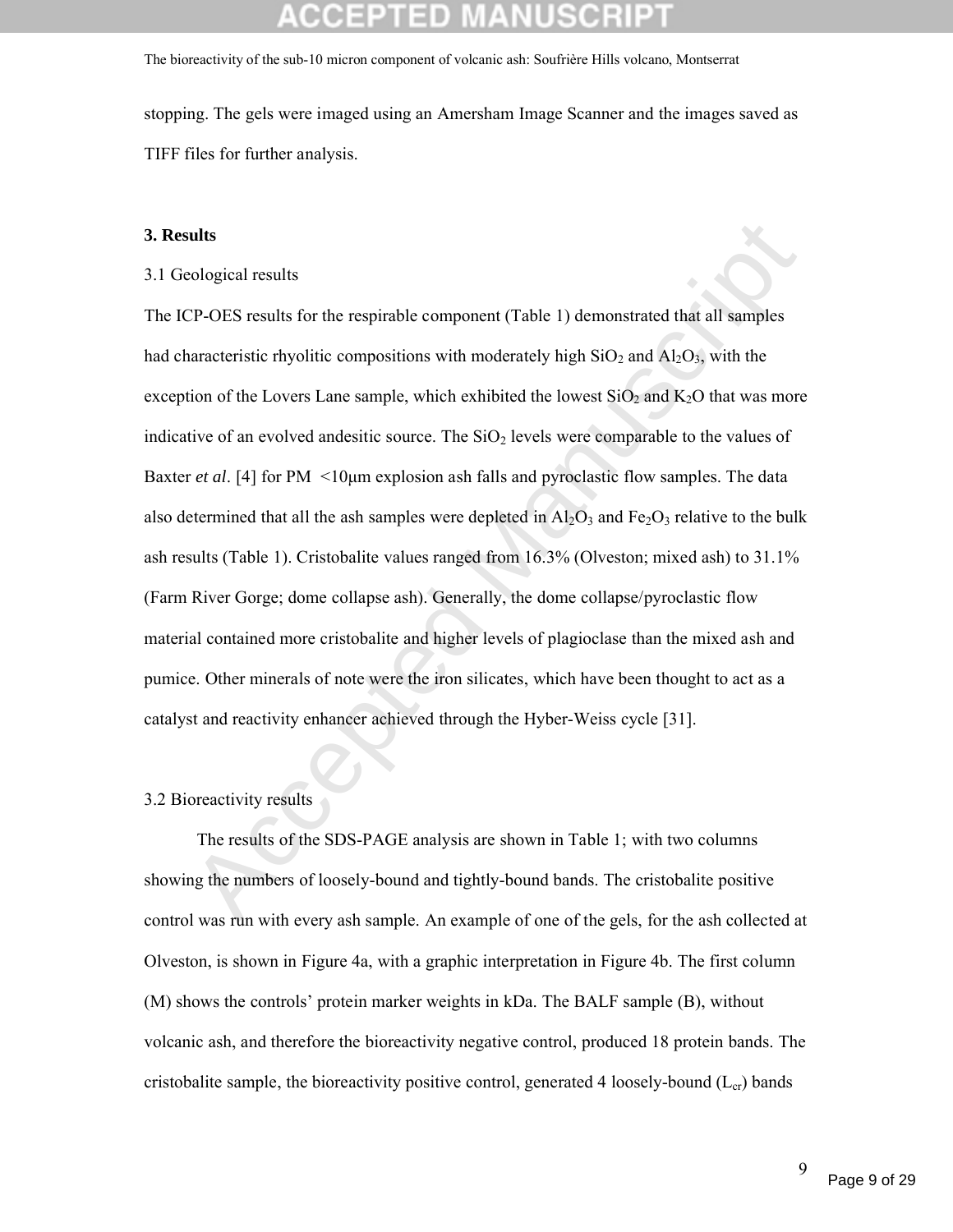and 1 tightly-bound  $(T_{cr})$  band. The Olveston volcanic ash had an average of 11.7 (13, 13 and 9 as a triplicate) loosely-bound (L2), and an average 1 (1, 1 and 1 as a triplicate) tightlybound (T2). The tightly-bound band for the cristobalite corresponded with the tightly-bound band for the volcanic ash.

or the volcanic ash.<br>
All of the volcanic ash samples created decreased banding when compared to BALP<br>
1). The cristobalite standard yielded a loosely-bound maximum of 5 and a minimum of<br>
10 thy-bound maximum of 2 and mini All of the volcanic ash samples created decreased banding when compared to BALF (Table 1). The cristobalite standard yielded a loosely-bound maximum of 5 and a minimum of 2, tightly-bound maximum of 2 and minimum 0 bands. All of the volcanic ash samples showed a significant decrease between the loosely-bound (maximum 13, minimum 5) and tightly-bound (maximum 3, minimum 0) bands. Using the protein weight markers on the gels, bands can be tentatively linked to certain proteins [32]; although more advanced 2D proteomic gels are required for more conclusive protein identification. There is strong banding at 75kDa for the loose bound samples, and to a lesser degree for the tightly bound samples. Banding at this molecular weight can be attributed to proteins such as Albumin, α-1  $β$  Glycoprotein, Complement C3, Hemopexin and  $L$ -Plastin [32].

### **4. Discussion and conclusions**

The geochemistry indicated that the respirable fraction in Montserrat volcanic ash contained high levels of silica dioxide when compared to whole rock averages (Table 1); agreeing with the results of previous investigators [4]. Conversely some of the other major element oxides are depleted; most notably iron oxide. This enrichment of silica dioxide in the respirable fraction is probably the result of physical fractionation and crushing, resulting in a process of particle size separation within the settling ash clouds [12, 33, 34]. This process possibly being enhanced by the relative 'crushability' of cristobalite, compared with other minerals in the ash. The lava domes, reaching temperatures up to  $800^{\circ}$ C, build over time until gas-charged magma injection, over-loading or seismicity results in collapses generating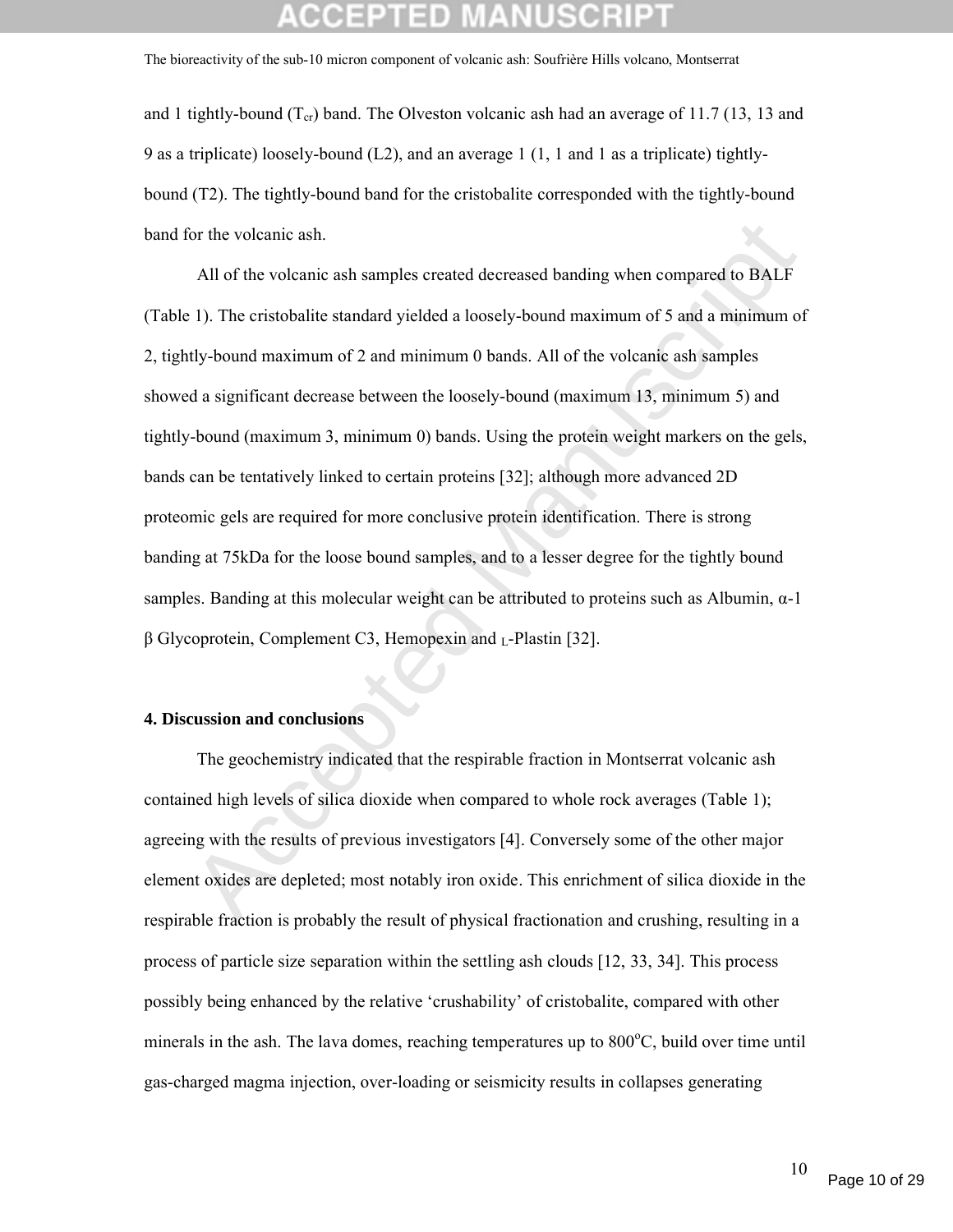pyroclastic flows and associated fine ash clouds. The time-span of the domes before collapse is important, as during this time devitrification can occur, converting amorphous glassy lava into crystalline matter by slow cooling and vapour-phase crystallisation [4]; this results in the formation of cristobalite. The mineralogical composition of the ash is therefore a function of the original composition of the magma, the amount of time and conditions available for devitrification, and the physical parameters of the flow or explosion. For example, the Farm River Gorge ash sample was produced in a large dome collapse and resulting pyroclastic flow, and contained 31.1% cristobalite and 66.92 wt %  $SiO<sub>2</sub>$ .

tion of cristobalite. The mineralogical composition of the ash is therefore a function of<br>
iginal composition of the magma, the amount of time and conditions available for<br>
ification, and the physical parameters of the fl Taking the Olveston site ash as a typical example, an average of 11.7 proteins, out of a possible 18 proteins (found in BALF), loosely binds onto the surface of the ash particles (Figures 4a and 4b). Of those 11.7, one protein, band 5, also tightly binds. Protein 5 also loosely and tightly binds with the positive control cristobalite. If we take the strength of the binding as an indication of the degree of bioreactivity, then loosely-bound proteins can be considered to be weakly bioreactive and tightly-bound proteins strongly bioreactive (Figure 5). The tightly-bound proteins are therefore also indicators of possible respiratory toxicity as cristobalite is an established respiratory hazard (Figure 6). However, given that a maximum of two proteins tightly-bind to the ash, they are not that useful for predicting the level of toxicity. On the other hand, with a range of 12 to 5 (Figure 4) proteins loosely binding to the ash, they show a variance that might be more useful in establishing lower-level toxicity. Overall, the comparison of the number of protein bands against the ash  $SiO<sub>2</sub>$  content (wt %) shows a correlation for both the tightly and loosely-bound proteins; however the correlation for the loosely-bound proteins is not statistically significant. The correlation with the tightly-bound proteins to  $SiO_2$  has a higher  $R^2$  value, due to the much lower number of bands.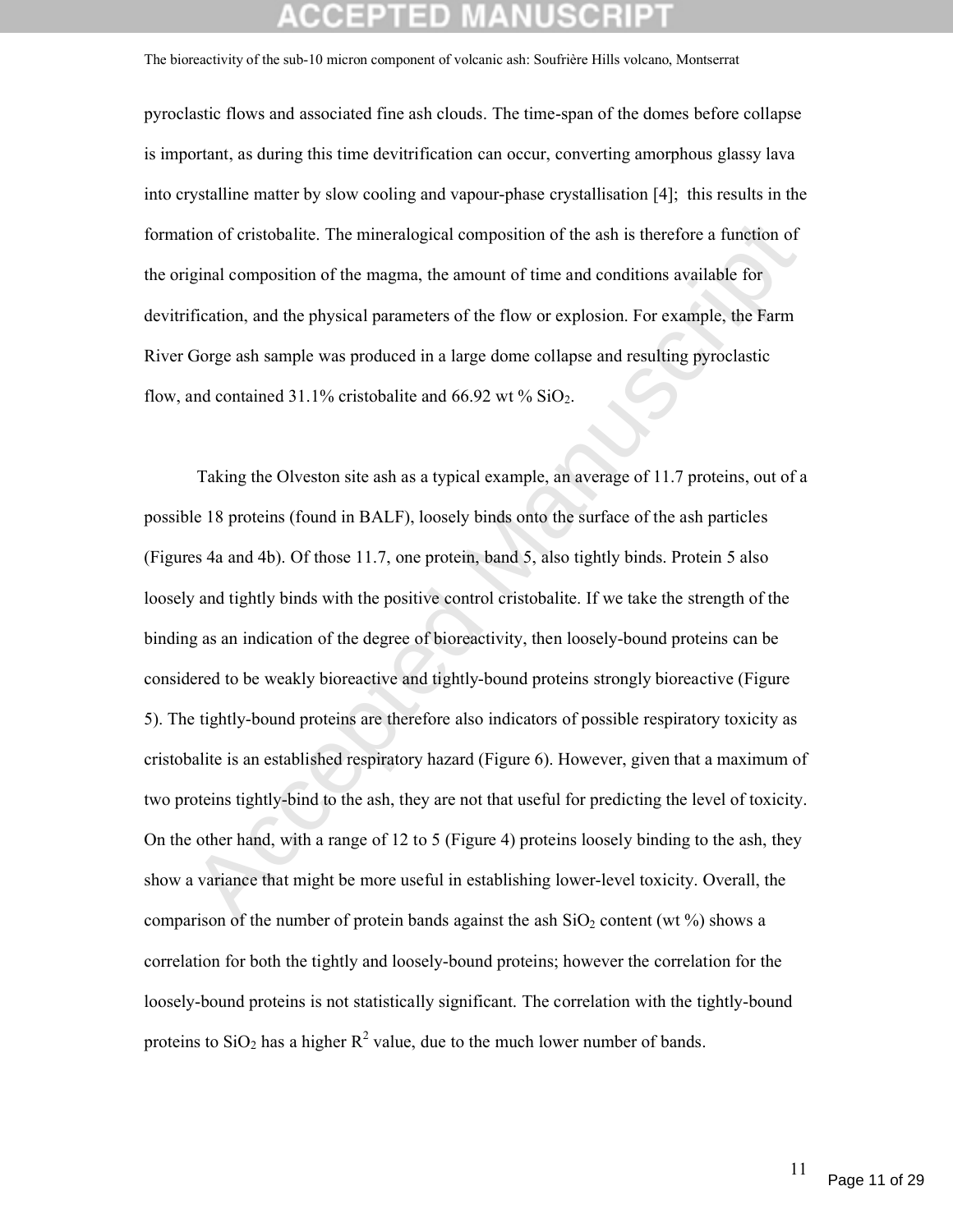These results have possible implications for the role that iron might play in bioreactivity, with Horwell et al. [8] suggesting that iron radicals soak up the loose bonds produced during crystal fracturing. As the amount of  $SiO<sub>2</sub>$  is enriched in the fine ash component (Table 1,  $+2.73\%$  to  $+9.04\%$ ), the Fe<sub>2</sub>O<sub>3</sub> component is correspondingly decreased (Table 1, -1.56% to -2.61%). This means for the SDS-PAGE assay, there is a correlation between a decrease in iron and increase in bioreactivity. This supports the suggestion of Horwell et al [8] about the possible role of iron, but also it could simply mean that the bioreactivity is related to the  $SiO<sub>2</sub>$  and for that component to increase the other ash components must decrease.

ment (Table 1, +2.73% to +9.04%), the Fe<sub>2</sub>O<sub>3</sub> component is correspondingly decreased<br>1, -1.56% to -2.61%). This means for the SDS-PAGE assay, there is a correlation<br>en a decrease in iron and increase in bioreactivity. T The interaction between the mineral grains and the lung proteins is clearly part of the lung's defence mechanisms, but raises questions about the outcome of that role. The binding between the charged surface of crystalline  $SiO<sub>2</sub>$  particles and polar lung proteins is clearly 'bioreactivity'. As outlined earlier, the reactive surfaces of the mineral grains interact with the lung's cells, fluids and cells (e.g. macrophages [mild inflammation] and neutrophils [severe inflammation]) leading to damage of the epithelium and the release of radicals, initiating disease pathways (Figure 7). The respiratory epithelium that lines the airways of the lung is the primary site of initial exposure to inhaled particulate matter. The primary nonenzymatic, water-soluble antioxidants uric acid (UA), ascorbic acid (AA) and reduced glutathione (GSH) are the ROS-scavenging molecules vital in protecting the underlying epithelial tissue from cellular damage [35]. They are the first line of defence against inhaled xenobiotics which may be oxidative, and the respiratory tract mucosal surfaces are lined with a rich milieu of antioxidants. If the antioxidant defences are overwhelmed or depleted, for example, during high-dose chronic exposures (Figure 7), the excess ROS can oxidise carbohydrates, (CHO) lipids, and protein, resulting in a wounded epithelium (i.e. dedifferentiation of epithelial cells to produce a squamous cell covering to maintain barrier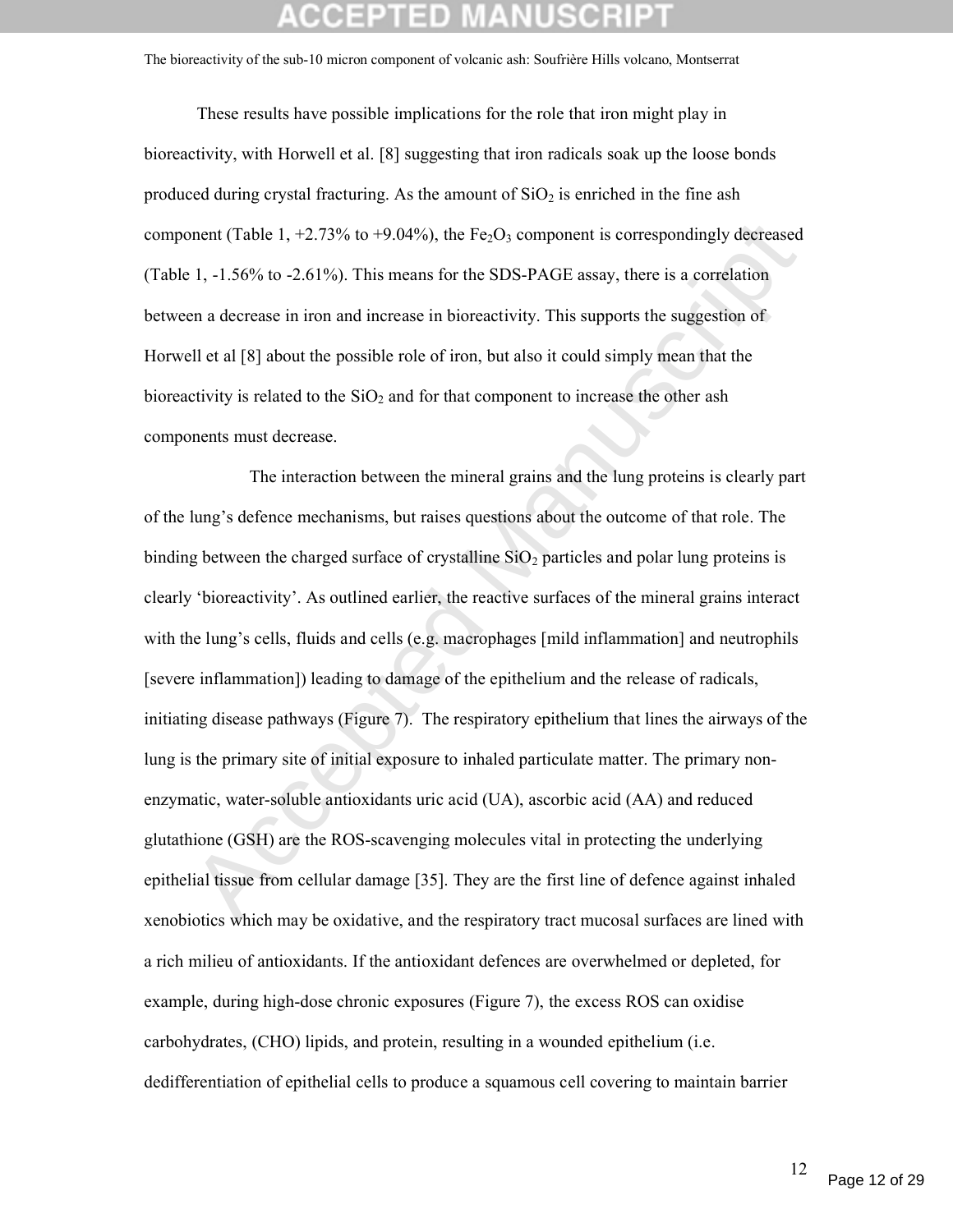integrity), with concomitant leakage of cellular products onto the surface. The activation of redox-sensitive transcription factors (e.g. NFκB and AP-1) propagates a severe cellular inflammatory response leading to cytokine production and recruitment of inflammatory cells, in the form of neutrophils [15]. Repeated insults or a delay in the repair of the epithelium results in 'squamous metaplasia' that becomes irreversible, leading to pulmonary fibrosis. In contrast, low-dose acute exposures that do not diminish antioxidant defences would be able to ameliorate excess ROS, along with the recruitment of macrophages (i.e. mild inflammation) for assistance to limit injury. Consequently, the respiratory epithelial barrier integrity would be maintained.

form of neutrophils [15]. Repeated insults or a delay in the repair of the epithelium<br>in 'squamous metaplasia' that becomes irreversible, leading to pulmonary fibrosis. In<br>st, low-dose acute exposures that do not diminish It has been suggested [19] that the bound proteins on the surface of the mineral grains act like a protective organic sheath, isolating the grains from vulnerable lung cell surfaces and minimising the release of potentially harmful radicals. If this hypothesis is correct, then it appears to support some evidence that ash exposure is potentially harmful to people with preexisting lung conditions (Chronic Obstructive Pulmonary Disease [COPD], lung infections or asthma), whose antioxidant pools are diminished, and therefore have compromised defence mechanisms [36]. There is also the consideration that even people with healthy lungs who are exposed to levels of mineral grains that exceed the available defence proteins (i.e. lung overload), or longer-term (i.e. chronic) exposures that have depleted those proteins, are more likely to be vulnerable to adverse health effects [37] (Figure 8).

Overall the question still remains, why is the respirable ash generated by the Montserrat eruption not as toxic as indicated by the mineralogical content, specifically the cristobalite [3]? Although this is good news for people exposed to the ash, it is important to try and understand the lack of bioreactivity. In the short-term, as a rapid response to a crisis, the application of geological proxies such as crystalline  $SiO<sub>2</sub>$  content to determine the human safety risk assessments might be acceptable (Figure 1). In the longer-term, only a proper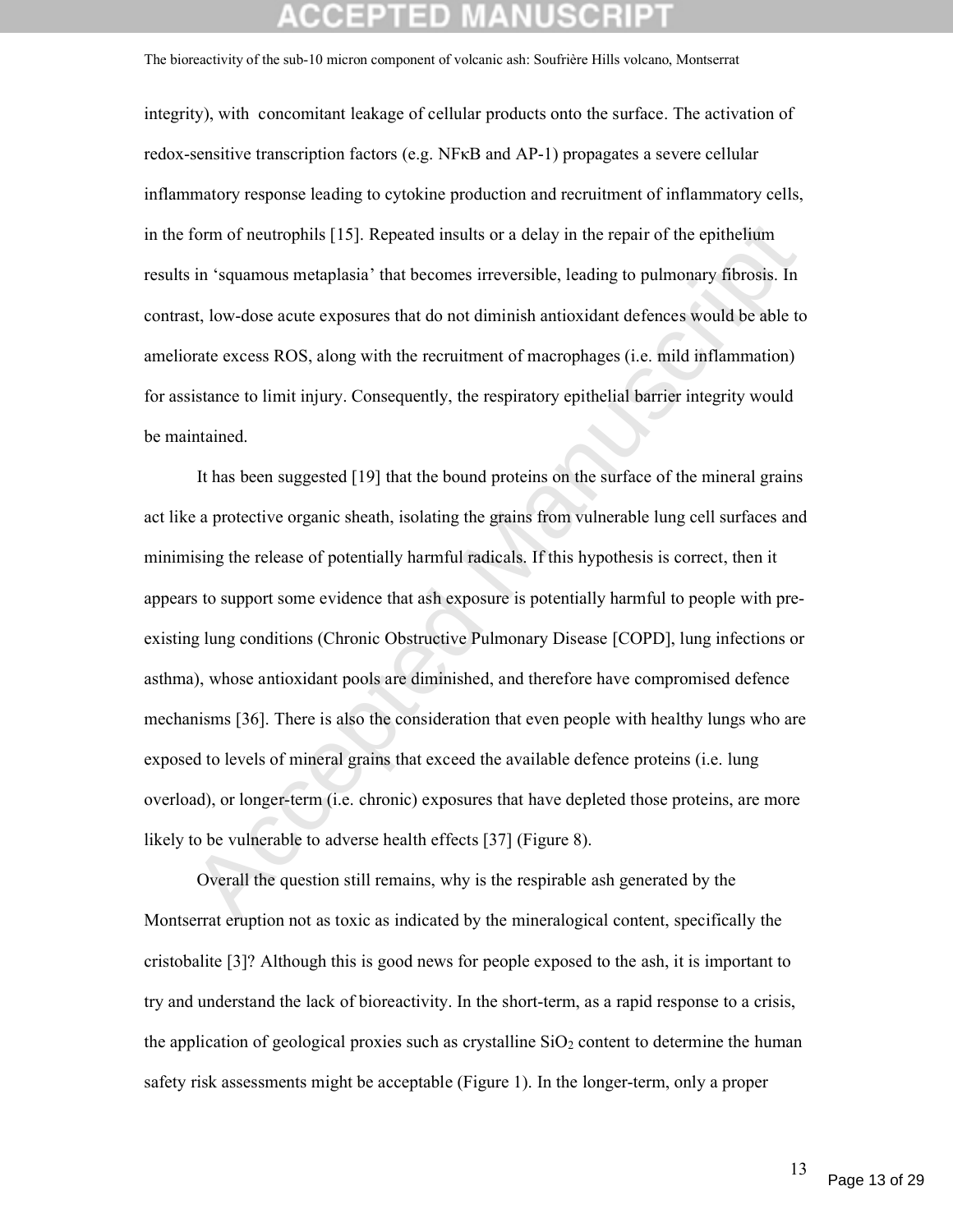understanding of the potential disease pathways and geo-biological causes will enable a more reliable risk assessment.

for the risk assessment of potentially harmful mineral dusts. Specifically, the SDS-<br>
offers an insight into the biorcactivity between specific minerals and lung proteins,<br>
is critical for predictions of adverse health eff In conclusion, these results show the clear advantages of rapid biological screening assays for the risk assessment of potentially harmful mineral dusts. Specifically, the SDS-PAGE offers an insight into the bioreactivity between specific minerals and lung proteins, which is critical for predictions of adverse health effects. It is possible to make the SDS-PAGE more accessible to potential users (geologists and biologists alike), by using artificially-created BALFs and ready-made consumables (e.g. pre-cast gels and pre-mixed reagents). The role in the lung of known bioreactive minerals, such as cristobalite, appears crucial, however, aspects of the disease mechanistic pathways, mineral-lung interactions, and individuals' susceptibility (e.g. pre-disposing genetic factors) to mineral dusts, remains unclear.

### **Acknowledgements**

We thank Mike Williams, Iain McDonald, Antony Oldroyd and Peter Fisher at the School of Earth and Ocean Sciences, Cardiff University. We thank Claire Horwell for donating ash samples.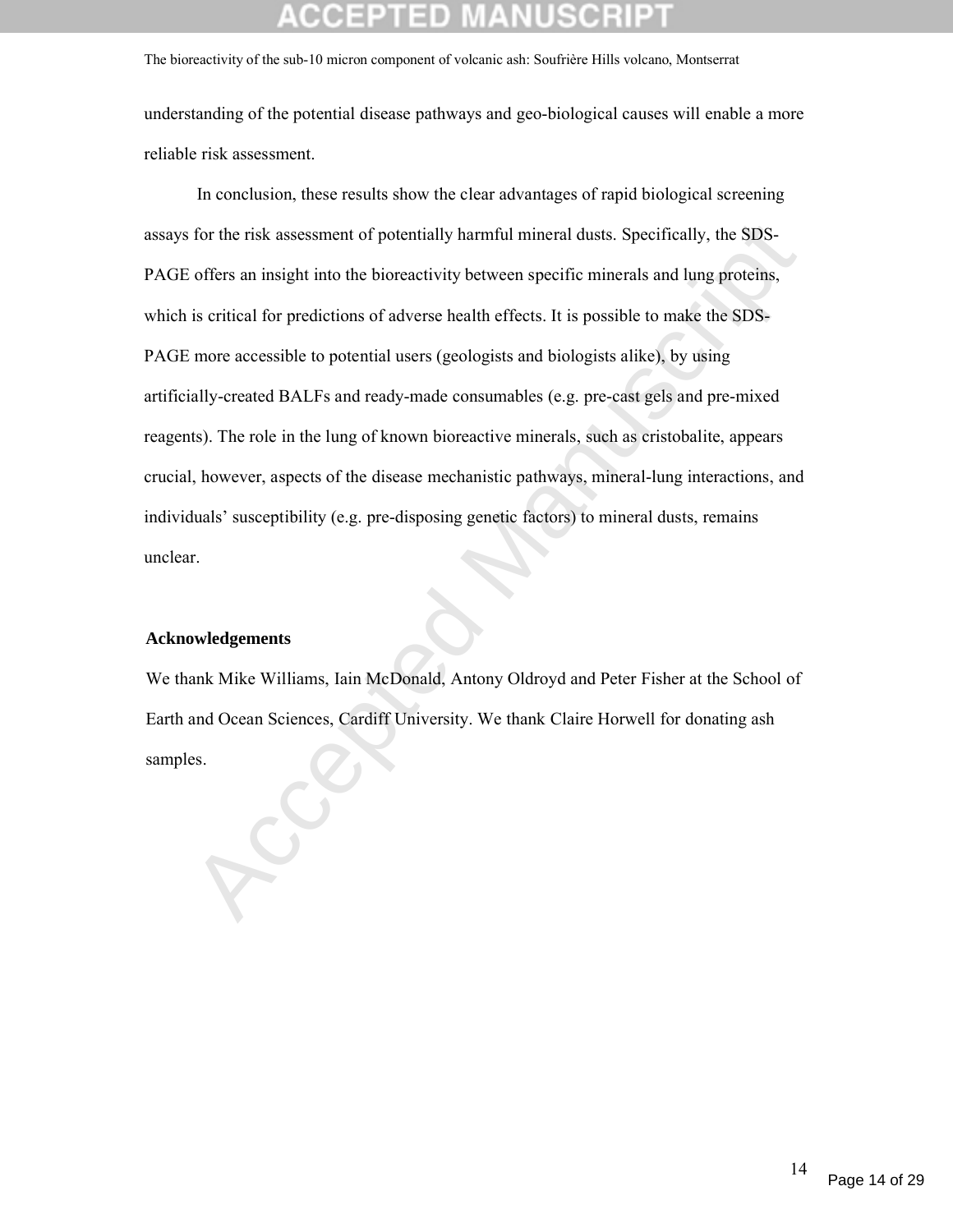### **References**

[1] P. Censi, E. Tamburo, S. Speziale, P. Zuddas, L.A. Randazzo, R. Punturo, A. Cuttitta, P. Aricò, Yttrium and lanthanides in human lung fluids, probing the exposure to atmospheric fallout, J. Haz. Mat. 186 (2011) 1103-1110.

[2] H. K. Yoon, H. S. Moon, S. H. Park, J. S. Song, Y. Lim, N. Kohyama, Dendriform pulmonary ossification in patient with rare earth pneumoconiosis, Thorax 60 (2005) 701-703.

[3] K. A. BéruBé, T.P. Jones, D.G. Housley, R.J. Richards, The respiratory toxicity of airborne volcanic ash from the Soufrière Hills volcano, Montserrat, Min. Mag. 68(1) (2004) 47-60.

ico, Yttrium and lanthanides in human lung fluids, probing the exposure to atmospheric<br>
lout, J. Haz. Mat. 186 (2011) 1103-1110.<br>
H. K. Yoon, H. S. Moon, S. H. Park, J. S. Song, Y. Lim, N. Kohyama, Dendriform<br>
lmonary ossi [4] P.J. Baxter, C. Bonnadonna, R. Dupree, V.L. Hards, S.C. Kohn, M.D. Murphy, A. Nichols, R.A. Nicholson, G. Norton, A. Searl, R.S.J. Sparks, B.P. Vickers, Cristobalite in Volcanic Ash of the Soufrière Hills Volcano, Montserrat, British West Indies, Science 283 5405 (1999) 1142-1145.

[5] D.C. Roman, S. De Angelis, J.L. Latchman, R. White, Patterns of volcanotectonic seismicity and stress during the ongoing eruption of the Soufrière Hills Volcano, Montserrat (1995-2007), J. Volcan. Geotherm. Res. 173 3-4 (2008) 230-244.

[6] G. Wadge, P. Cole, A. Stinton, J.-c. Komorowski, R. Stewart, A.C. Toombs, Y. Legendre, Rapid topographic change measured by high-resolution satellite radar at Soufrière Hills Volcano, Montserrat, 2008-2010, J. Volcan. Geotherm. Res. 199 1-2 (2011) 142-152.

[7] K.E. Driscoll, G.D. Guthrie, Crystalline silica and silicosis, Comp. Tox. 8 (2010) 331-350.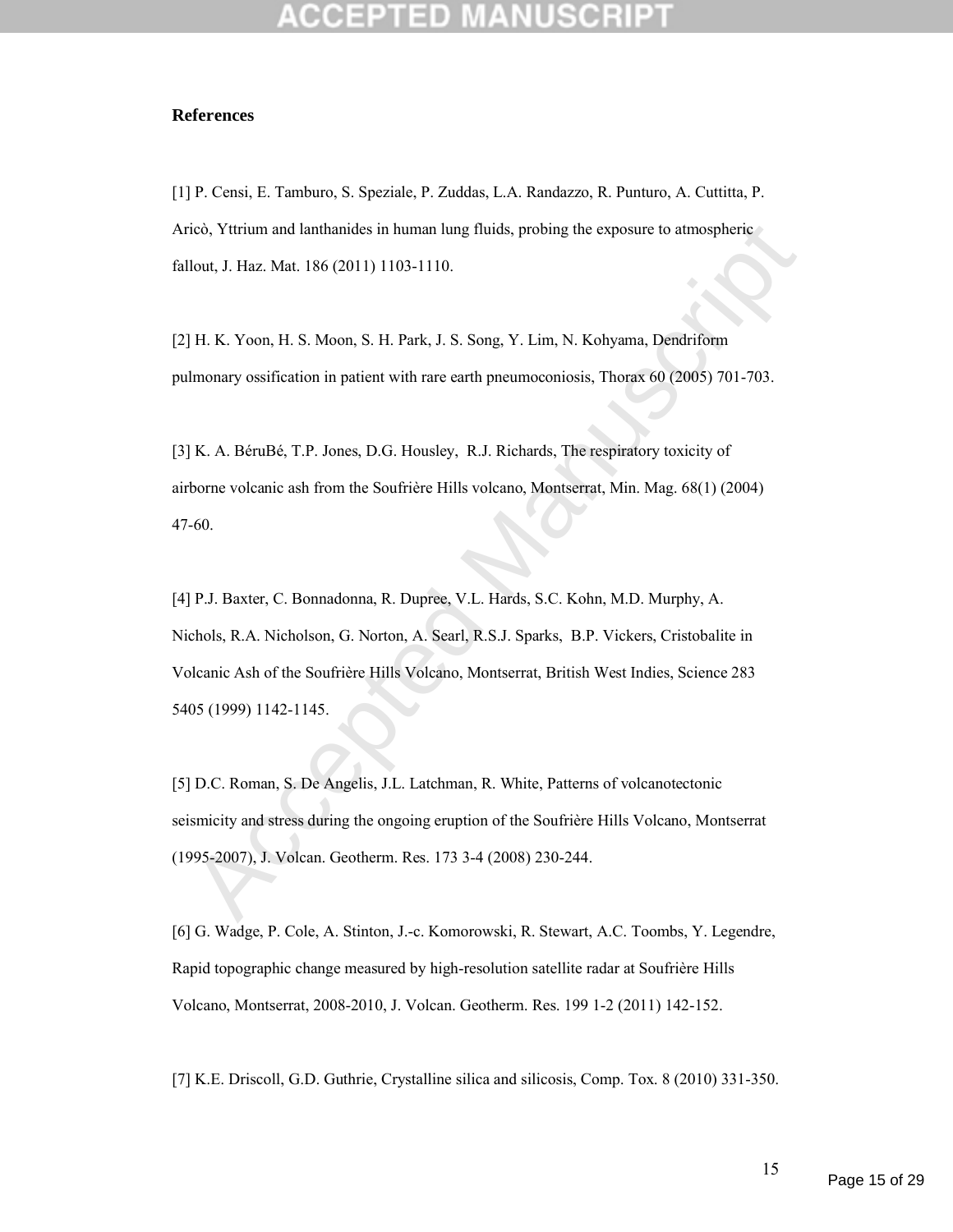[8] C.J. Horwell, I. Fenoglio, K.V. Ragnarsdottir, R.S.J. Sparks, Fubini, B., Surface reactivity of volcanic ash from the eruption of the Soufrière Hills volcano, Montserrat. West Indies with implications for human health, Env. Res. 93 (2003) 202-215.

dies with implications for human health, Env. Res. 93 (2003) 202-215.<br>
S.A. Carn, R.B. Watts, G. Thompson, G.E. Norton. Anatomy of a lava dome collapse: the<br>
March 2000 event at Soufrière Hills Volcano, Montserrat, J. Vol. [9] S.A. Carn, R.B. Watts, G. Thompson, G.E. Norton. Anatomy of a lava dome collapse: the 20 March 2000 event at Soufrière Hills Volcano, Montserrat, J. Vol. Geo. Res. 131 3-4 (2004) 241-264.

[10] W.I. Rose, A.J. Durant, Fine ash content of explosive eruptions, J. Volcan. Geotherm. Res. 186 1-2 (2009) 32-39.

[11] M. D. Murphy, R. S. J. Sparks, J. Barclay, M. R. Carroll, T. S. Brewer, Remobilisation of andesite magma by intrusion of mafic magma at the Soufriere Hills volcano, Montserrat, West Indies, J. Pet, 41 (2000) 21-42.

[12] C.J. Horwell, L.P. Braňa, R.S. J. Sparks, M.D. Murphy, V.L. Hards, A geochemical investigation of fragmentation and physical fractionation in pyroclastic flows from the Soufrière Hills volcano, Montserrat, J. Volcan. Geotherm. Res. 109 4 (2001) 247-262.

[13] B.J. Williamson, A. Di Muro, C.J. Horwell, O. Spieler, E.W. Llewellin, Injection of vesicular magma into an andesitic dome at the effusive-explosive transition, Earth Planet. Sci. Letts. 295 1-2 (2010) 83-90.

[14] D.L.N. Mao, T.C.L. Wang, C.J. Markey, S.P. Markey, X.L. Shi, U. Saffiotti, DNA Strand Breakage, Thymine Glycol Production, and Hydroxyl Radical Generation Indiced by Different Samples of Crystalline Silica *in Vitro*. Env. Res. 71 1 (1995) 60-73.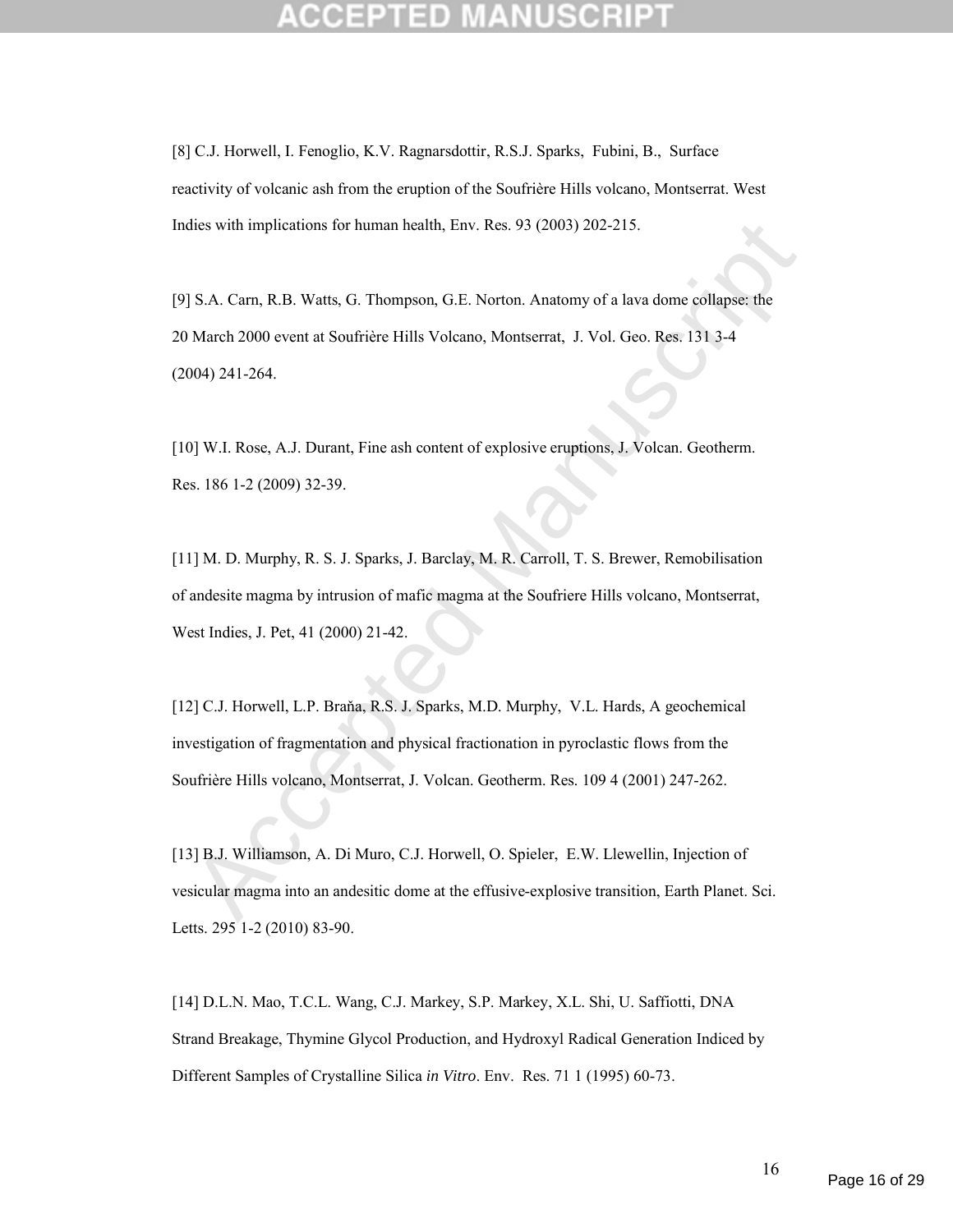[15] K. A. BéruBé, D. Balharry, K. Sexton, L. Koshy, T.P. Jones, Combustion-derived nanoparticles: mechanisms of pulmonary toxicity, Clin. Exp. Pharm. Physio. 34 (2007) 1044- 1050.

5] B. Veronesi, C. de Haar, L. Lee, M. Oortgiesen, The Surface Charge of Visible<br>riculate Matter Predicts Biological Activation in Human bronchial Epithelial Cells. Tox-<br>ppl. Pharmacol. 178 3 (2002) 144-154.<br>7] K. A. BéruB [16] B. Veronesi, C. de Haar, L. Lee, M. Oortgiesen, The Surface Charge of Visible Particulate Matter Predicts Biological Activation in Human bronchial Epithelial Cells, Tox. Appl. Pharmacol. 178 3 (2002) 144-154.

[17] K. A. BéruBé, Z. Prytherch, C. Job, T. Hughes, Human primary bronchial lung cell constructs: the new respiratory models, Tox. 278 (2010) 311-318.

[18] R.F. Hamilton, Jr. Sheetal, A. Thakur, A. Holian, Silica binding and toxicity in alveolar macrophages, Free Rad. Biol. Med. 44 (2008)1246-1258.

[19] R. Desai, R. J. Richards, The adsorption of biological macromolecules by mineral dusts, Env. Res. 16 (1978) 449-464.

[20] C. Monn, R. Naef, T. Koller, Reactions of macrophages exposed to particles <10 μm, Env. Res. 91 1 (2003) 35-44.

[21] K.B. Adler, B.T. Mossman, G.B. Butler, L.M. Jean, J.E. Craighead, Interaction of Mount St. Helens' volcanic ash with cells of the respiratory epithelium, Env. Res. 35 2 (1984) 346-361.

[22] D. J. Kornbrust, G. E. Hatch, Effects of silica and volcanic ash on the content of lung alveolar and tissue phospholipids, Env. Res. 35 1 (1984) 140-153.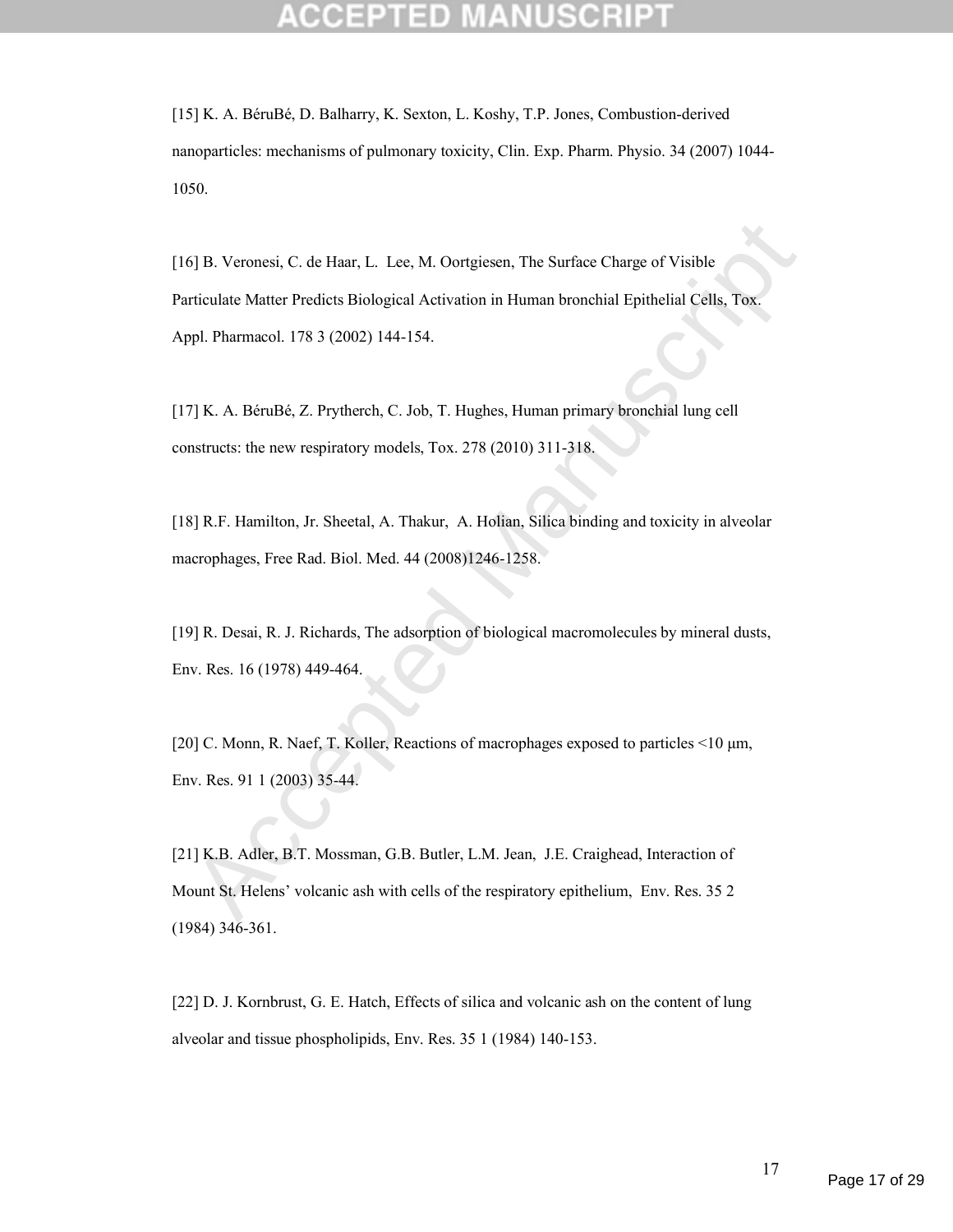[23] H. Ernst, S. Rittinghausen, W. Bartsch, O. Creutzenberg, C. Dasenbrock, B-D. Görlitz, M. Hecht, U. Kaires, H. Muhle, M. Müller, U. Heinrich, F. Pott, Pulmonary inflammation in rats after intratracheal instillation of quartz, amorphous  $SiO<sub>2</sub>$ , carbon black, and coal dust and the influence of poly-2-vinylpyridine-N-oxide (PVNO), Exp.Tox. Path. 54 2 (2002) 109-126.

[24] B. Fubini, Surface Chemistry and Quartz Hazard, Ann.Occ. Hyg. 42 8 (1998) 521-530.

[25] L. Sang Hee, R.J. Richards, Montserrat volcanic ash induces lymph node granuloma and delayed lung inflammation, Tox. 195 2-3 (2004) 155-165.

i influence of poly-2-vinylpyridine-N-oxide (PVNO), Exp.Tox. Path. 54 2 (2002) 109-126.<br>
4] B. Fubini, Surface Chemistry and Quartz Hazard, Ann Oce. Hyg. 42 8 (1998) 521-530.<br>
5] L. Sang Hee, R.J. Richards, Montserrat volc [26] R.M. Newnham, K.N. Dirks, D. Samaranayake, An investigation into long-distance health impacts of the 1996 eruption of Mt Ruapehu, New Zealand, Atm. Env. 44 (2010) 1568- 1578.

[27] T. Moreno, P. Higueras, T.P. Jones, I. McDonald, W. Gibbons, Size fractionation in mercury-bearing airborne particles (HgPM10) at Almaden, Spain: Implications for inhalation hazards around old mines, Atm. Env. 39 34 (2005) 6409–6419.

[28] T. P. Jones, T. Moreno, K.A. BèruBè, R.J. Richards, The physicochemical characterisation of microscopic airborne particles in south Wales; a review of the locations and methodologies, Sci. Total Env. 360 (2006) 43-59.

[29] S. Lanone, J. Boczkowski, Les sources de nanoparticles, Revue Française D'allergologie 50 (2010) 211-213.

[30] A. Takada, P. Richet, C.R.A. Catlow, G.D. Price, Molecular dynamics simulation of temperature-induced structural changes in cristobalite, coesite and amorphous silica, J. Noncrystalline Solids 354 2-9 (2008) 181-187.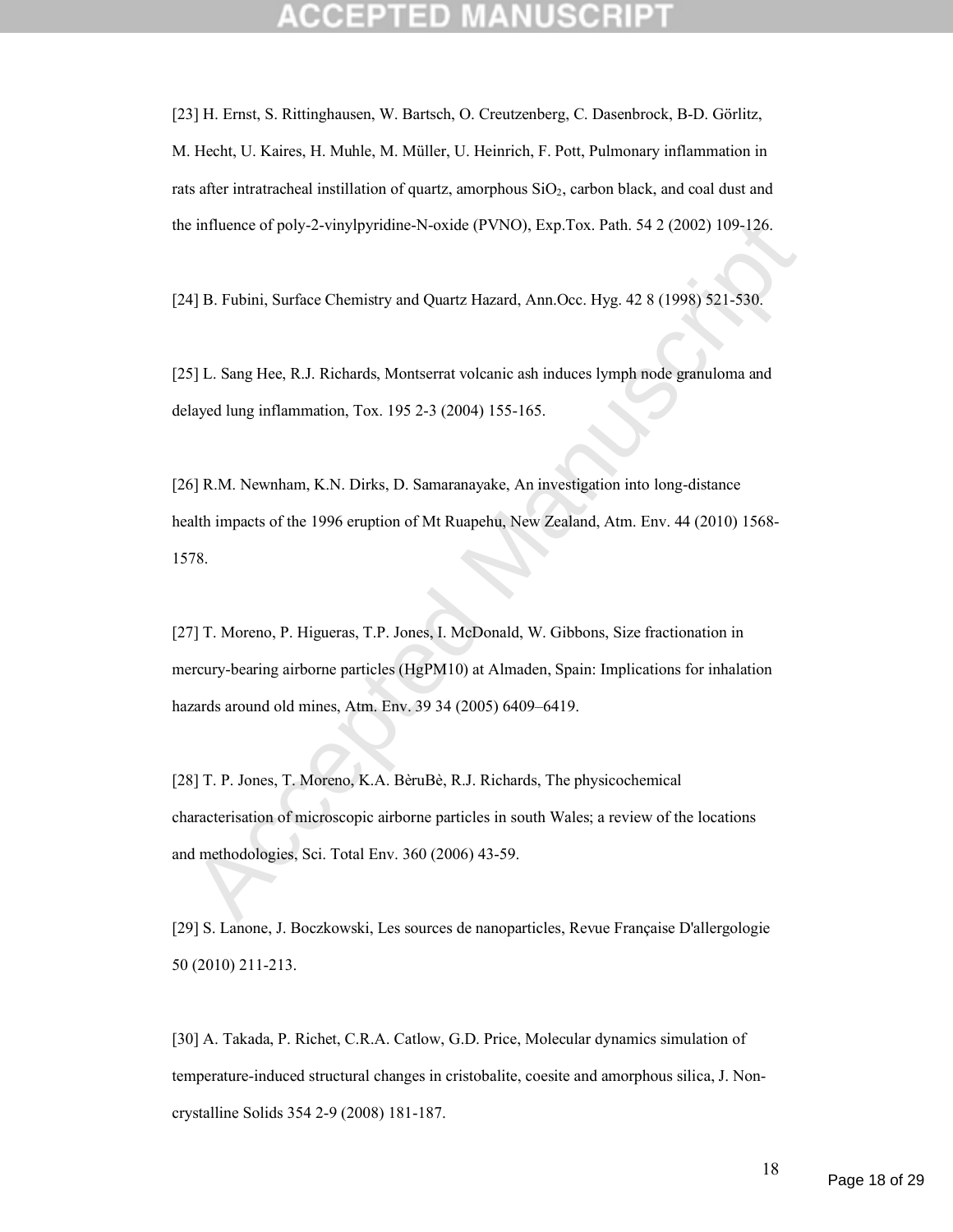[31] C.J. Horwell, I. Fenoglio, Fubini, B., Iron-induced hydroxyl radical generation from basaltic volcanic ash, Earth. Planet. Sci. Letts. 261 (2007) 662-669.

[32] I. Noël-Georis, A. Bernard, P. Falmagne, R. Wattiez, Database of bronchoalveolar lavage fluid proteins. J. Chromatography B: Analytical Technologies in the Biomedical and Life Sciences 771 1-2 (2002) 221-236.

[33] R.A. Herd, M. Edmonds, V.A. Bass, Catastrophic lava dome failure at Soufrière Hills Volcano, Montserrat, 12-13 July 2003, J. Volcan. Geotherm. Res. 148 3-4 (2005) 234-252.

[34] P. Dellino, R. Büttner, F. Dioguardi, D. M. Doronzo, L. L. Volpe, D. Mele, I. Sonder, R. Sulpizio, B. Zimanowski, Experimental evidence links volcanic particle characteristics to pyroclastic flow hazard., Earth Planet. Sci. Lett. 295 1-2 (2010) 314-320.

2] I. Noel-Georis, A. Bernard, P. Falmagne, R. Wattiez, Database of bronchoalveolar<br>vage fluid proteins. J. Chromatography B: Analytical Technologies in the Biomedical and<br>fe Sciences 771 1-2 (2002) 221-236.<br>
3] R.A. Herd, [35] H. Zielinski, I.S. Mudway, K.A. BéruBé, S. Murphy, R. Richards, F.J. Kelly, Modelling the interactions of particulates with epithelial lining fluid antioxidants, Am. J. Physiol. 277 (1999) 719-726.

[36] S. Becker, J.M. Soukup, J.E. Gallagher, Differential particulate air pollution induced oxidant stress in human granulocytes, monocytes and alveolar macrophages, Tox. in Vitro 16 3 (2002) 209-218.

[37] D.G. Housley, K.A. BèruBè, T.P. Jones, S. Anderson, F.D. Pooley, Richards, R.J., Pulmonary epithelial response to the rat lung instilled Montserrat respirable dusts and their major mineral components, Occ. Env. Med. 59 (2005) 466-472.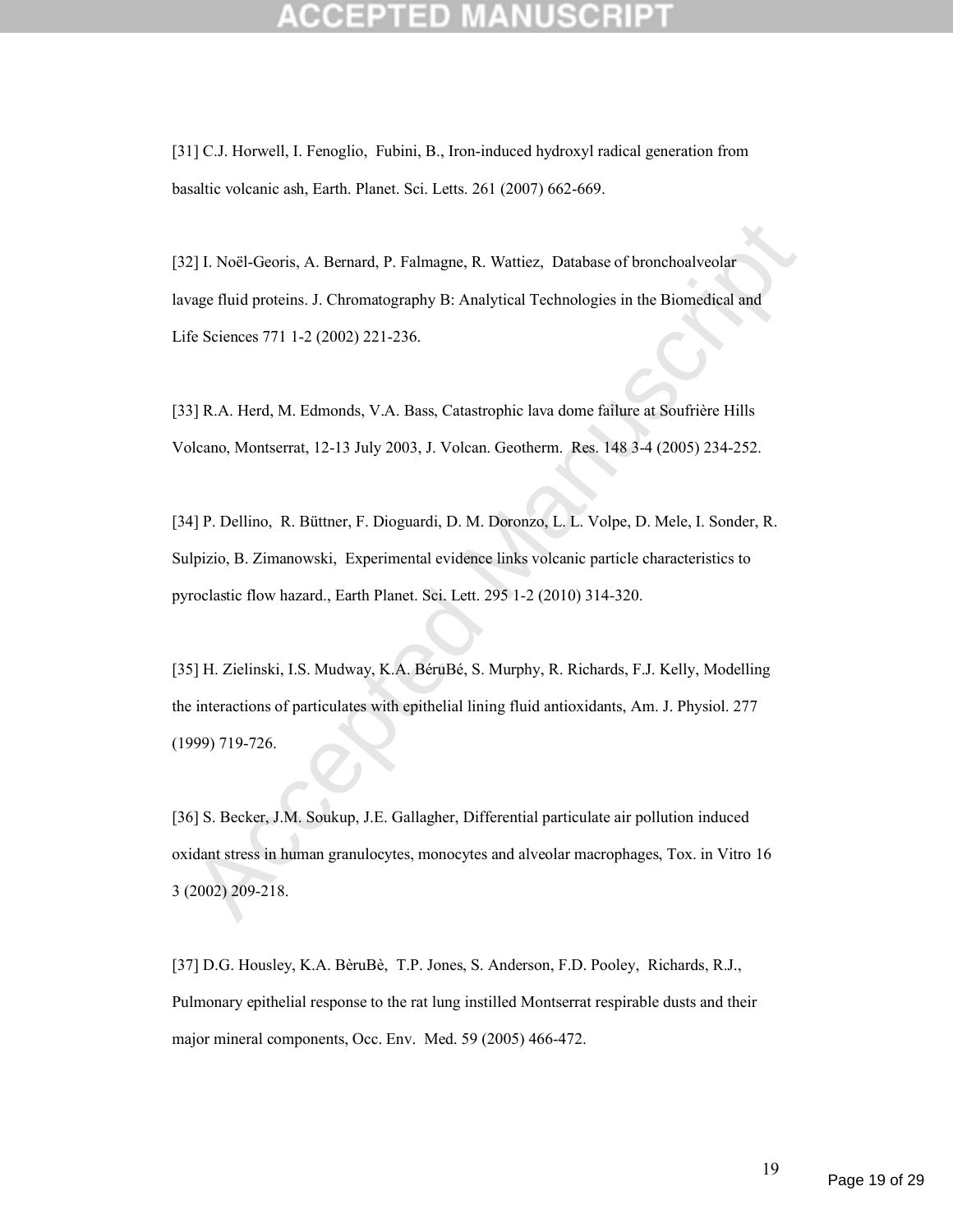# 라마

Highlights

- Human lung proteins adhere to inhaled mineral grains.  $\bullet$
- Specific proteins have been recognised that tightly adhere to the recognised hazardous mineral cristobalite; a potential geo-biomarkers of respiratory harm.
- A range of lung proteins loosely adhere to 'non-toxic' volcanic ash minerals; however the effects of long-term ash exposures are unknown.
- There is a positive correlation between Si content and level of protein adherence.
- ange on unig process to society annexe to non-toxic volcalitic ash immerats, inverse the metric of long-term ash exposures are unknown.<br>There is a positive correlation between Si content and level of protein adherence.<br>Ac SDS-PAGE is a rapid bioreactivity assay, generating results to be imported into human health  $\bullet$ risk assessments.

Page 20 of 29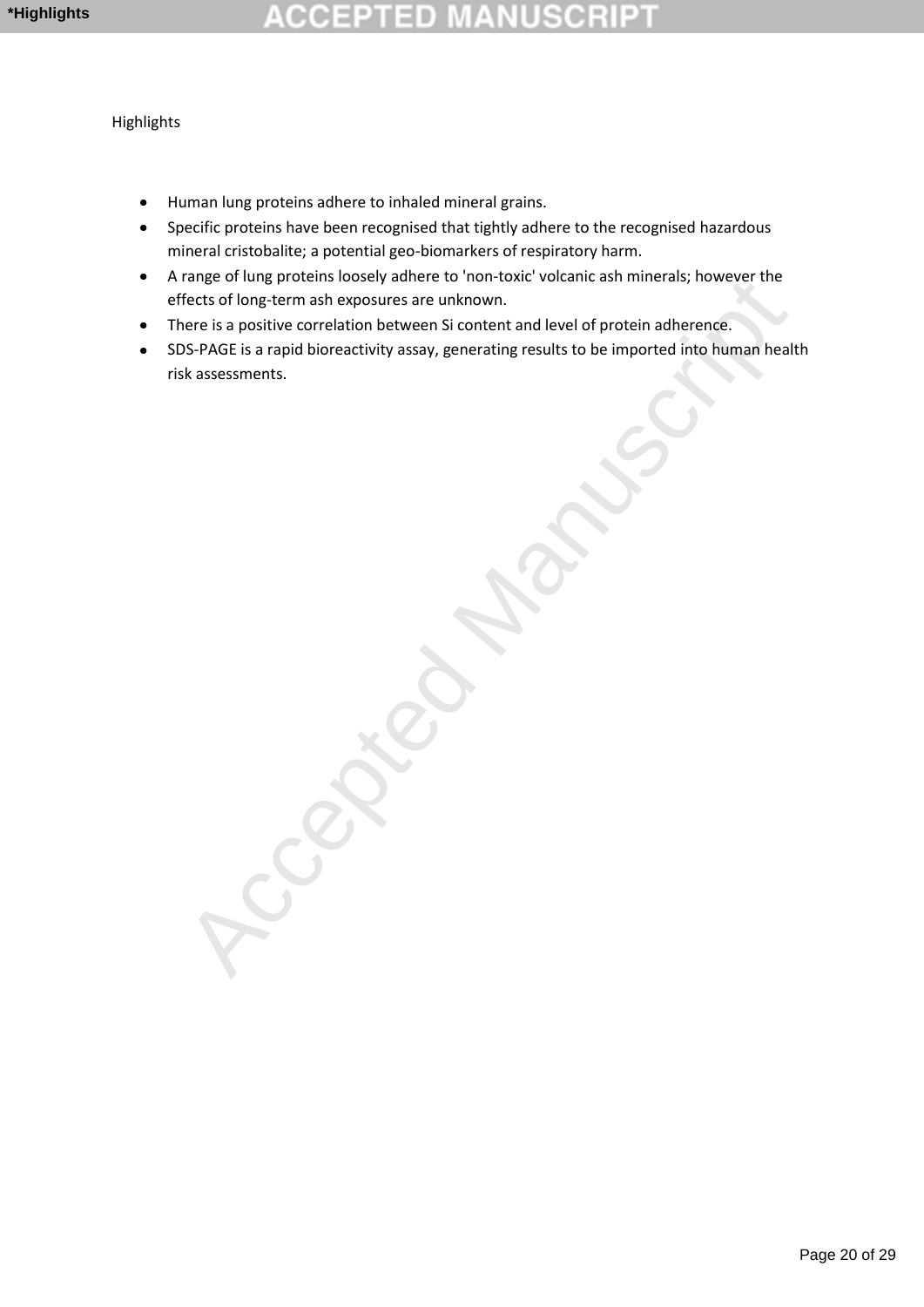## 10

| <b>Sample</b>                                                       | Size              | SiO <sub>2</sub> | $Al_2O_3$ | Fe <sub>2</sub> O <sub>3</sub> | Na <sub>2</sub> O | $K_2O$  | TiO <sub>2</sub> | L-bound                  | T-bound                                                  |
|---------------------------------------------------------------------|-------------------|------------------|-----------|--------------------------------|-------------------|---------|------------------|--------------------------|----------------------------------------------------------|
| Olveston<br>Mixed Ash<br>(16.3% Cristobalite)                       | PM <sub>2.5</sub> | 65.12            | 15.41     | 4.97                           | 3.29              | 0.89    | 0.35             | 13<br>13<br>9            | $\mathbf{1}$<br>$\mathbf{1}$<br>$\mathbf{1}$             |
| <b>Trants</b><br>Pumice<br>(22.3% Cristobalite)                     | PM <sub>2.5</sub> | 68.42            | 14.58     | 4.07                           | 3.33              | 1.29    | 0.34             | 6<br>$\mathfrak{S}$<br>5 | $\boldsymbol{0}$<br>$\boldsymbol{0}$<br>$\boldsymbol{0}$ |
| Farm River Gorge<br>Dome Collapse Ash<br>(31.1% Cristobalite)       | PM <sub>2.5</sub> | 66.92            | 16.47     | 5.70                           | 4.13              | 1.12    | 0.45             | 6<br>6<br>$\tau$         | $\mathbf{1}$<br>$\mathbf{1}$<br>$\mathbf{1}$             |
| <b>Dyers Bridge</b><br>Dome Collapse Ash                            | PM <sub>2.5</sub> | 65.12            | 15.59     | 4.87                           | 3.33              | 0.92    | 0.35             | $\sqrt{5}$<br>5<br>6     | 3<br>1<br>$\mathbf{1}$                                   |
| Tar River Valley<br><b>Pyroclastic Flow</b><br>(28.1% Cristobalite) | PM <sub>2.5</sub> | 65.84            | 14.83     | 5.13                           | 3.26              | 0.99    | 0.37             | 8<br>8<br>8              | $\overline{2}$<br>$\overline{c}$<br>$\overline{2}$       |
| Lovers Lane<br>Dome Collapse Ash<br>(21.6% Cristobalite)            | PM <sub>2.5</sub> | 63.97            | 15.54     | 5.90                           | 3.15              | 0.80    | 0.41             | 6<br>6<br>8              | 3<br>$\overline{c}$<br>$\overline{2}$                    |
| <b>AMS</b> Court Yard<br>Mixed Ash<br>(13.5% Cristobalite)          | PM <sub>2.5</sub> | 65.34            | 14.90     | 5.05                           | 3.22              | 0.88    | 0.35             | 12<br>10<br>9            | $\overline{2}$<br>$\boldsymbol{2}$<br>$\overline{2}$     |
| Average $PM2.5$ Ash<br>$(n-8)$ (22.2% cristobalite)                 | PM <sub>2.5</sub> | 65.82            | 15.33     | 5.10                           | 3.39              | 0.98    | 0.37             | n/a                      | n/a                                                      |
| Average Ash $(n=8)$                                                 | <b>Bulk</b>       | 61.29            | 17.72     | 6.66                           | 2.51              | 0.86    | 0.58             | n/a                      | n/a                                                      |
| $PM_{2.5}$ : Bulk fractionation                                     |                   | $+4.53$          | $-1.89$   | $-1.56$                        | $+0.88$           | $+0.12$ | $-0.21$          | n/a                      | n/a                                                      |
| Pyroclastic Flow Ash*                                               | $PM_{10}$         | 67.39            | 16.69     | 3.29                           | 4.44              | 1.48    | 0.24             | n/a                      | n/a                                                      |
| Pyroclastic Flow Ash*                                               | <b>Bulk</b>       | 64.66            | 16.23     | 5.47                           | 3.63              | 1.04    | 0.51             | n/a                      | n/a                                                      |
| $PM_{10}$ : Bulk fractionation*                                     |                   | $+2.73$          | $+0.46$   | $-2.18$                        | $+0.81$           | $+0.44$ | $-0.27$          | n/a                      | n/a                                                      |
| Explosive Ash Fall*                                                 | $PM_{10}$         | 69.84            | 14.60     | 3.47                           | 4.13              | 1.69    | 0.33             | n/a                      | n/a                                                      |
| Explosive Ash Fall*                                                 | <b>Bulk</b>       | 60.80            | 18.04     | 6.08                           | 3.55              | 0.86    | 0.58             | n/a                      | n/a                                                      |
| $PM_{10}$ : Bulk fractionation*                                     |                   | $+9.04$          | $-3.44$   | $-2.61$                        | $+0.58$           | $+0.83$ | $-0.25$          | n/a                      | n/a                                                      |
| Table 1.                                                            |                   |                  |           |                                |                   |         |                  |                          |                                                          |

### **Table 1.**

ICP-OES results for the Montserrat volcanic ash samples of 2.5μm size fraction compared to XRF data (taken from Baxter et al., 1999)\* of andesitic ash from the Soufriere Hills Volcano. The results are given as oxides in weight %. All data shows a enrichment of  $SiO_2$  and a depletion of  $Fe_2O_3$  in the PM fraction (highlighted).

L-bound = number of loosely-bound proteins. T-bound = number of tightly-bound proteins. Column 3 highlighted = SiO<sub>2</sub> enrichment in PM. Column 5 highlighted =  $Fe<sub>2</sub>O<sub>3</sub>$  depletion in PM.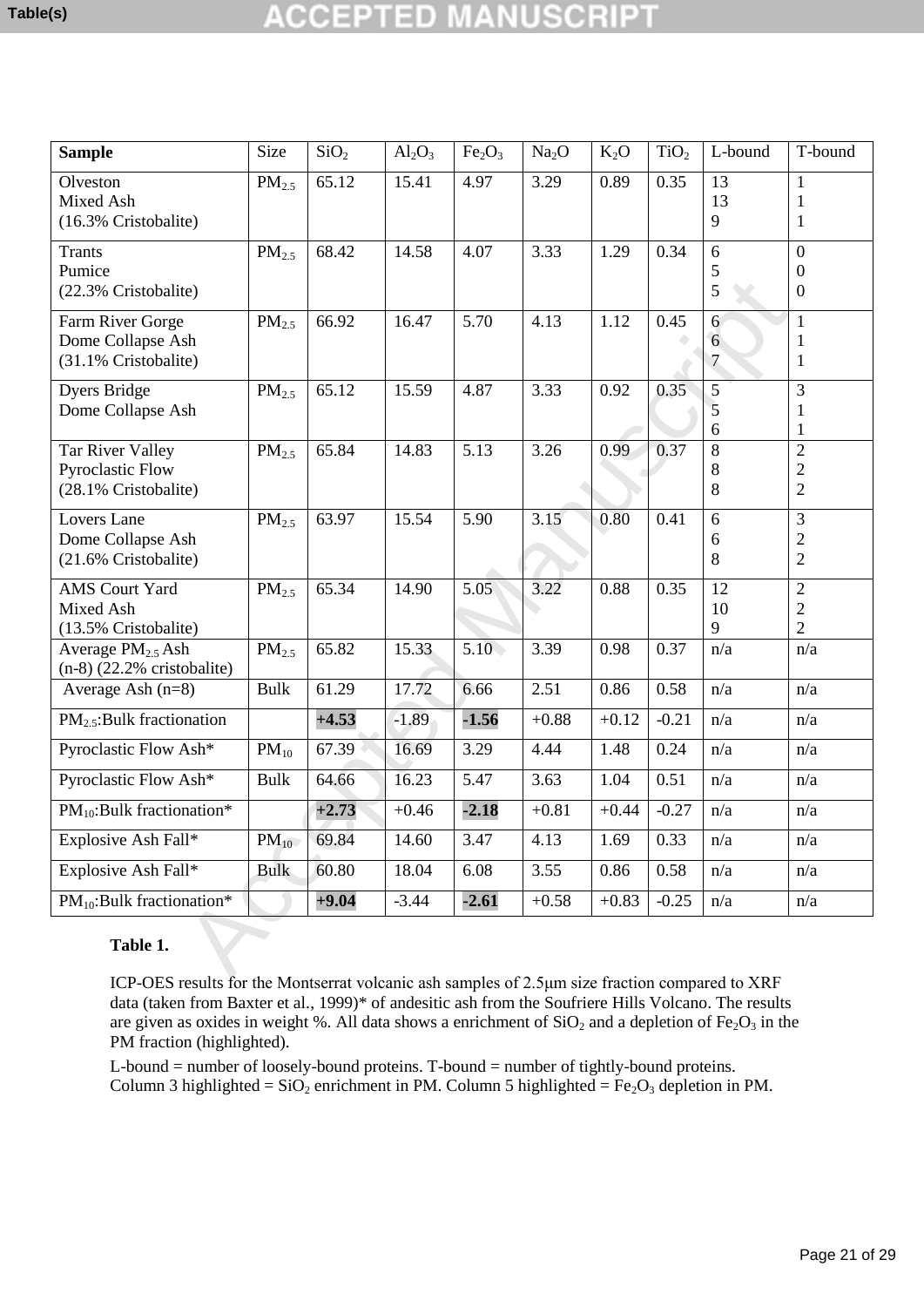**Figure 1: A flow diagram of the pathways to assess mineral dust bioreactivity and human safety risk assessment**

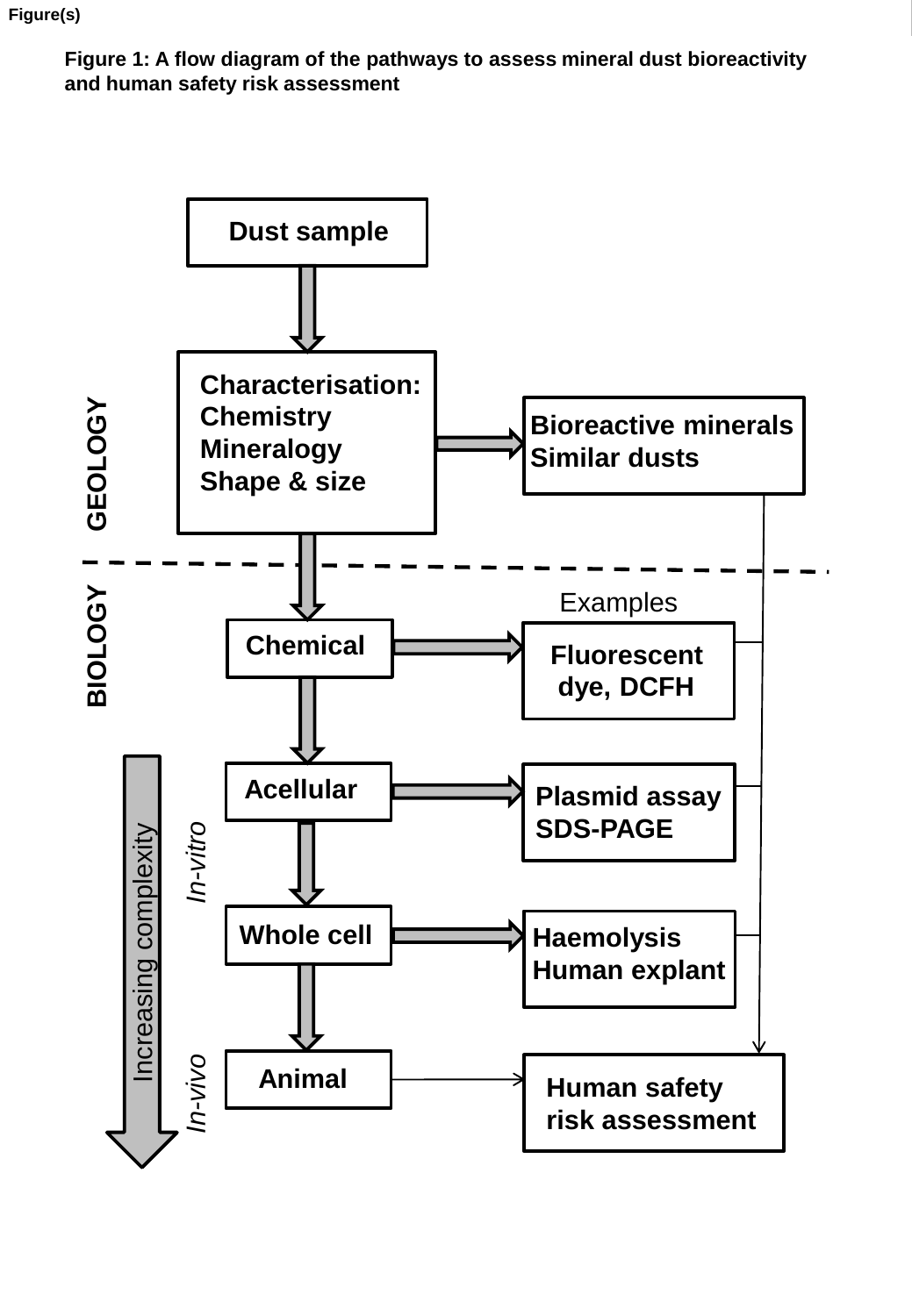**Figure(s)**

Figure 2: Human respiratory tract

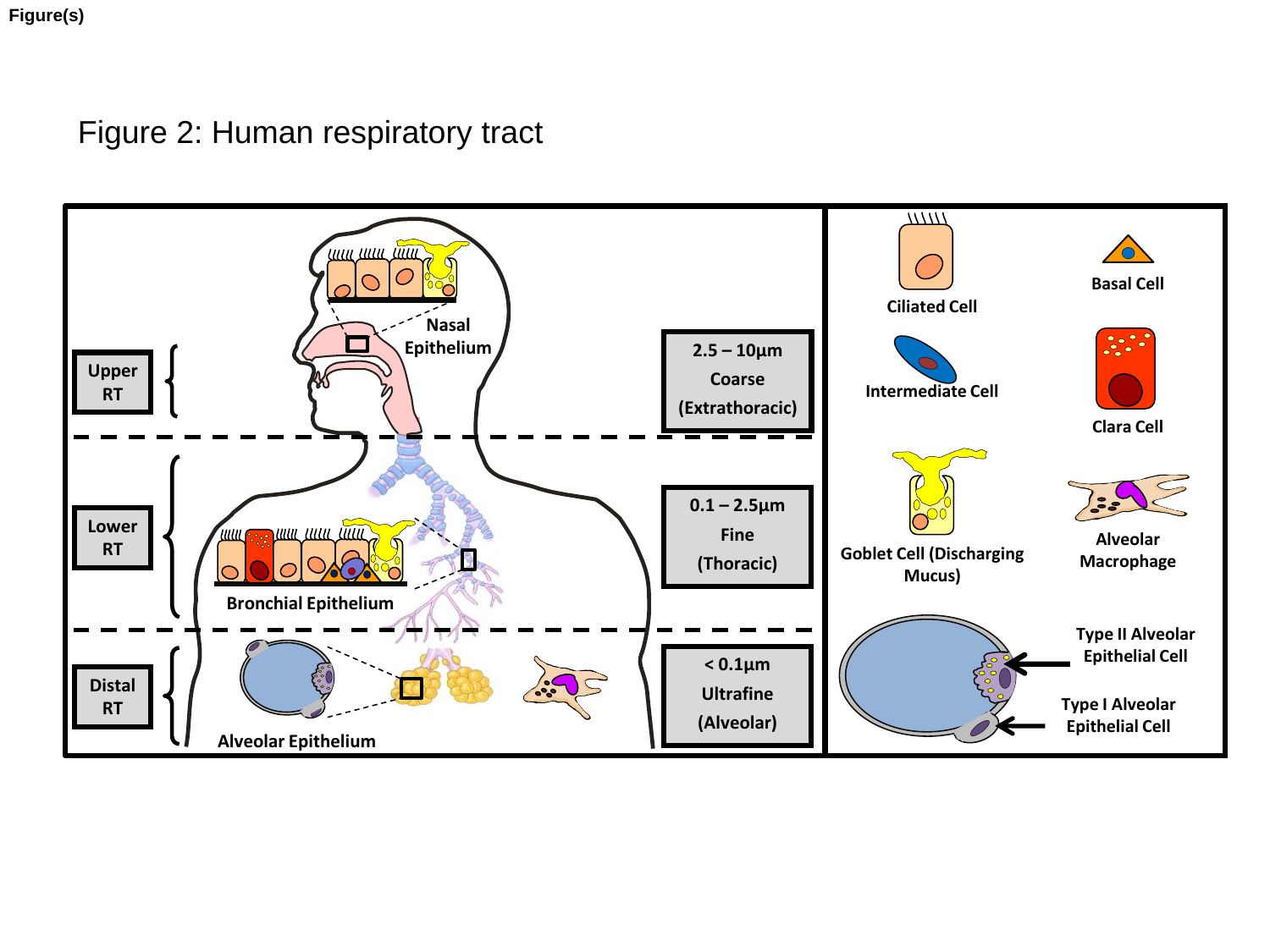

**Figure 3: Scanning electron micrographs of the size fractionated PM2.5 volcanic ash. (a) All the particles are less than 4 microns. Scale bar 10 microns. (b) The ash contains some larger particles with sub-micron particles adhering to the surface, including some less than 100 nanometres that can be classified as volcanic nanoparticles. Scale bar 500 nm.**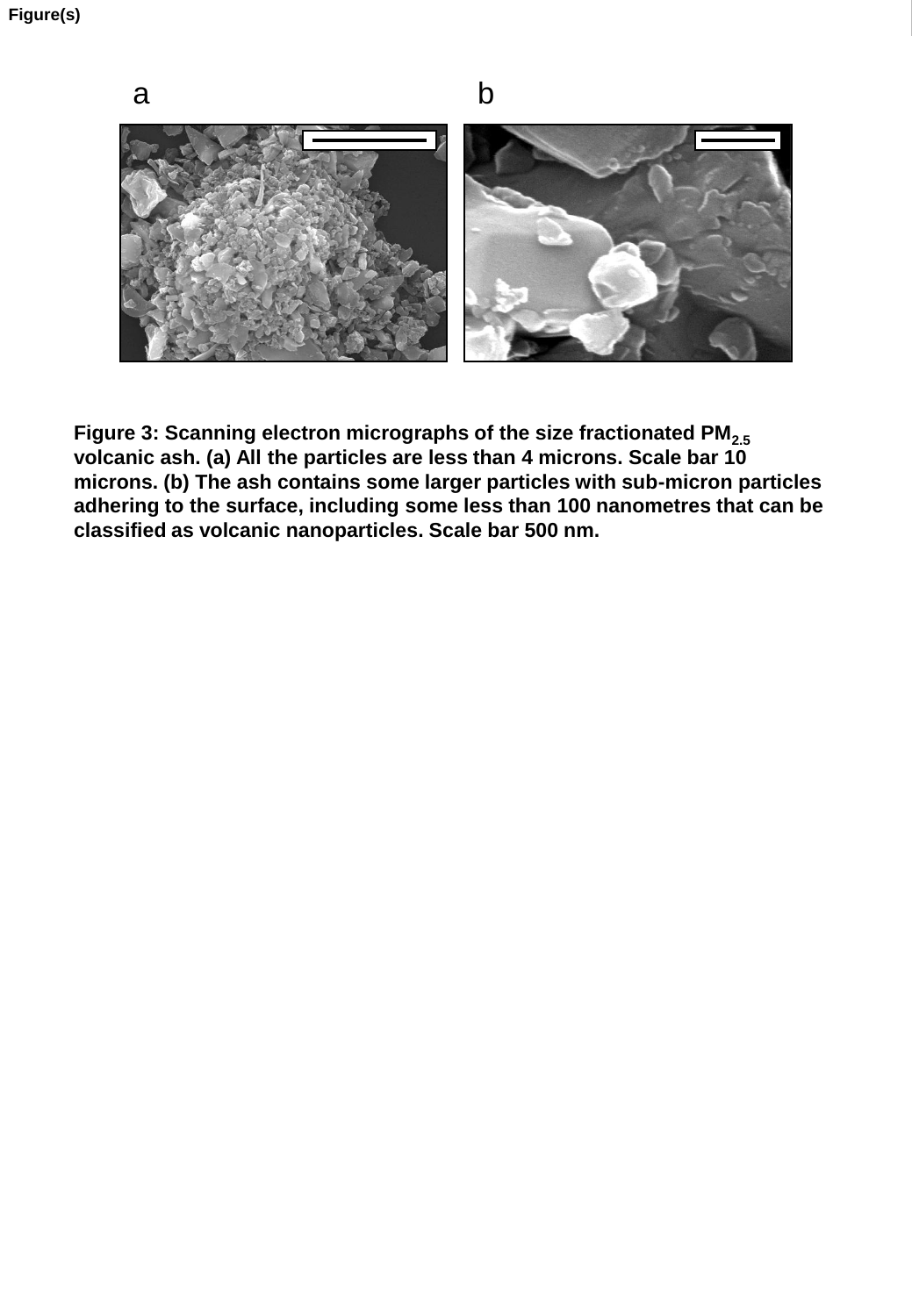![](_page_25_Figure_1.jpeg)

**4a. Olveston site volcanic ash sample showing gel banding detail. M = marker weights in kDa: B = bronchio-alveolar lung fluid; Lcr = loosely-bound cristobalite; Tcr = tightly-bound cristobalite; L2 = loosely-bound Olveston sample run in triplicate; T2 = tightly-bound Olveston sample run in triplicate.**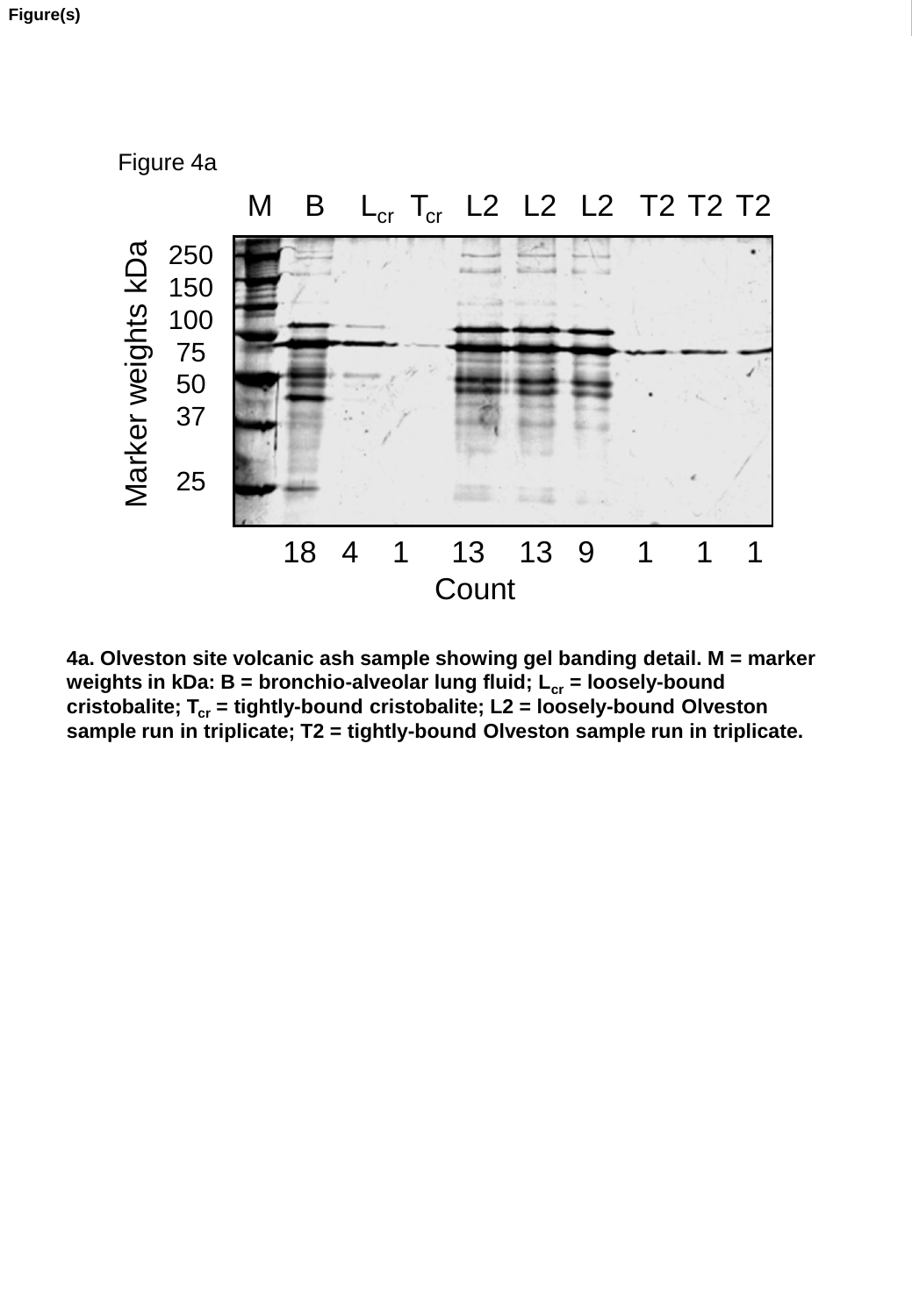![](_page_26_Figure_2.jpeg)

Ш

 **Proteins 1, 6, 13, 16 and 17 did not bind to minerals Proteins 2, 3, 7, 8, 11, 12, 14, 15 and 18 bind loosely to ash Proteins 4, 9 and 10 bind loosely to ash and cristobalite Protein 5 binds loosely and tightly to ash and cristobalite**

**4b. Graphic interpretation of the gel lines (Figure 3a). Ave values ash, n=3.**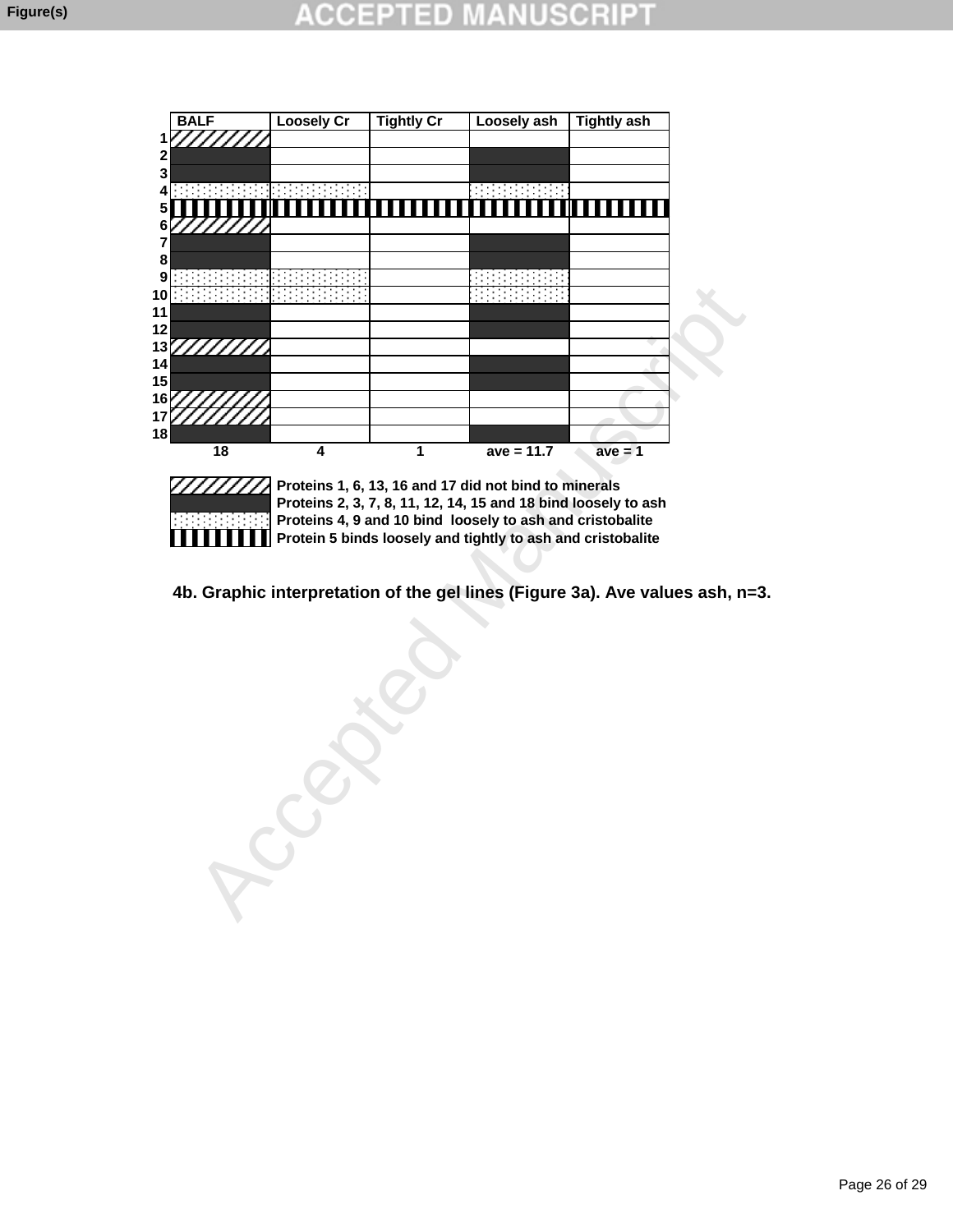![](_page_27_Figure_1.jpeg)

**Figure 5: Graph showing correlation of silica dioxide content (wt%) with number of loose and tight binding proteins. Tightly-bound proteins R<sup>2</sup> = 0.7215, loosely-bound proteins R<sup>2</sup> = 0.1462. As the percentage of SiO<sup>2</sup> increases, then less bands are seen in the supernatant, indicating that more proteins have bound to the surface of the grains.**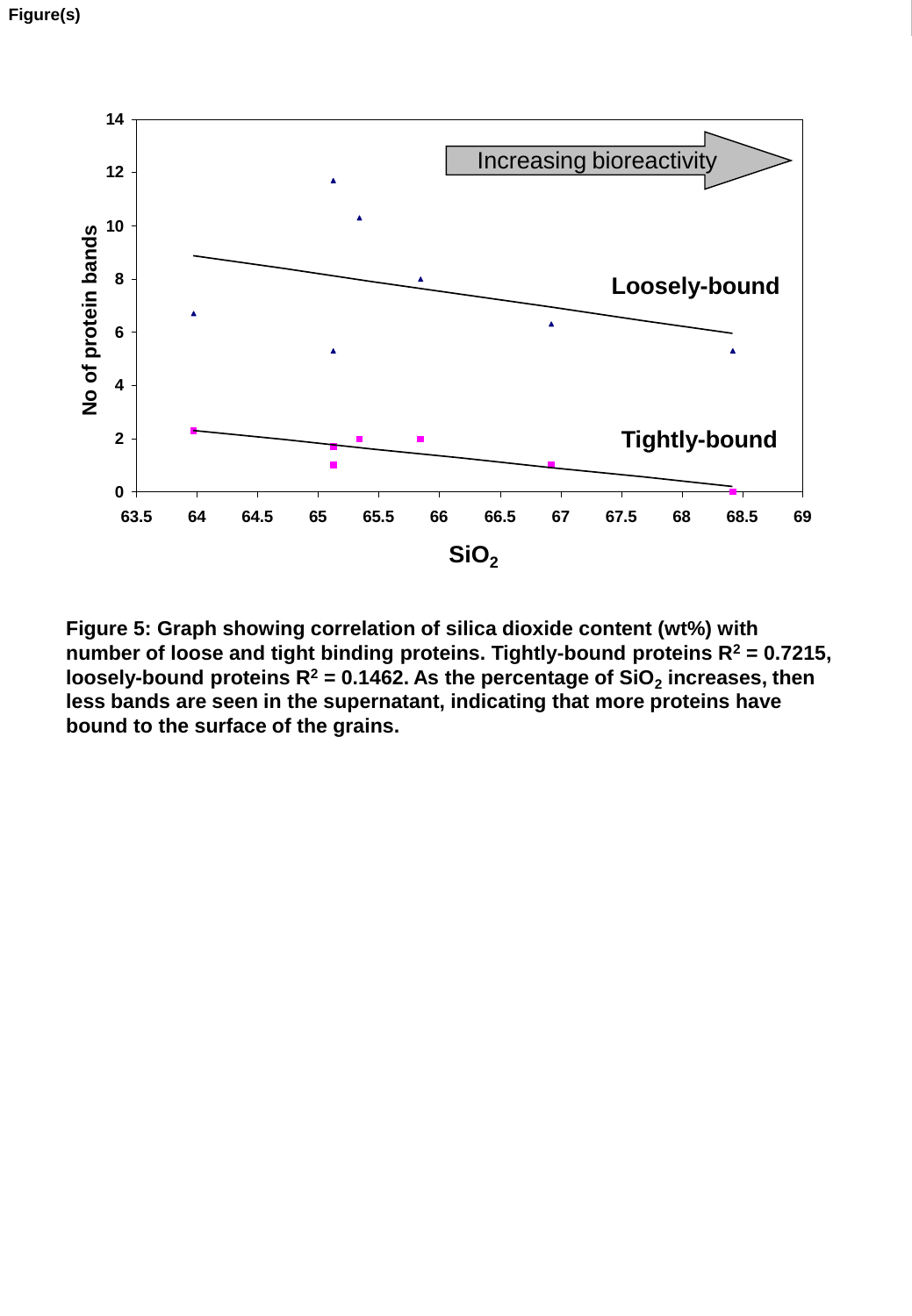![](_page_28_Figure_1.jpeg)

**Figure 6: Data from BéruBé** *et al***., [3]. Volcanic ash and a cristobalite standard instilled into rat lung; 1, 3 and 9 weeks. The lungs instilled with cristobalite have approximately three times the levels of protein in the lavage fluid. This protein could either be generated as part of the lung's defence mechanism (secretion of surfactant) or be proteins released from damaged epithelial cells.**